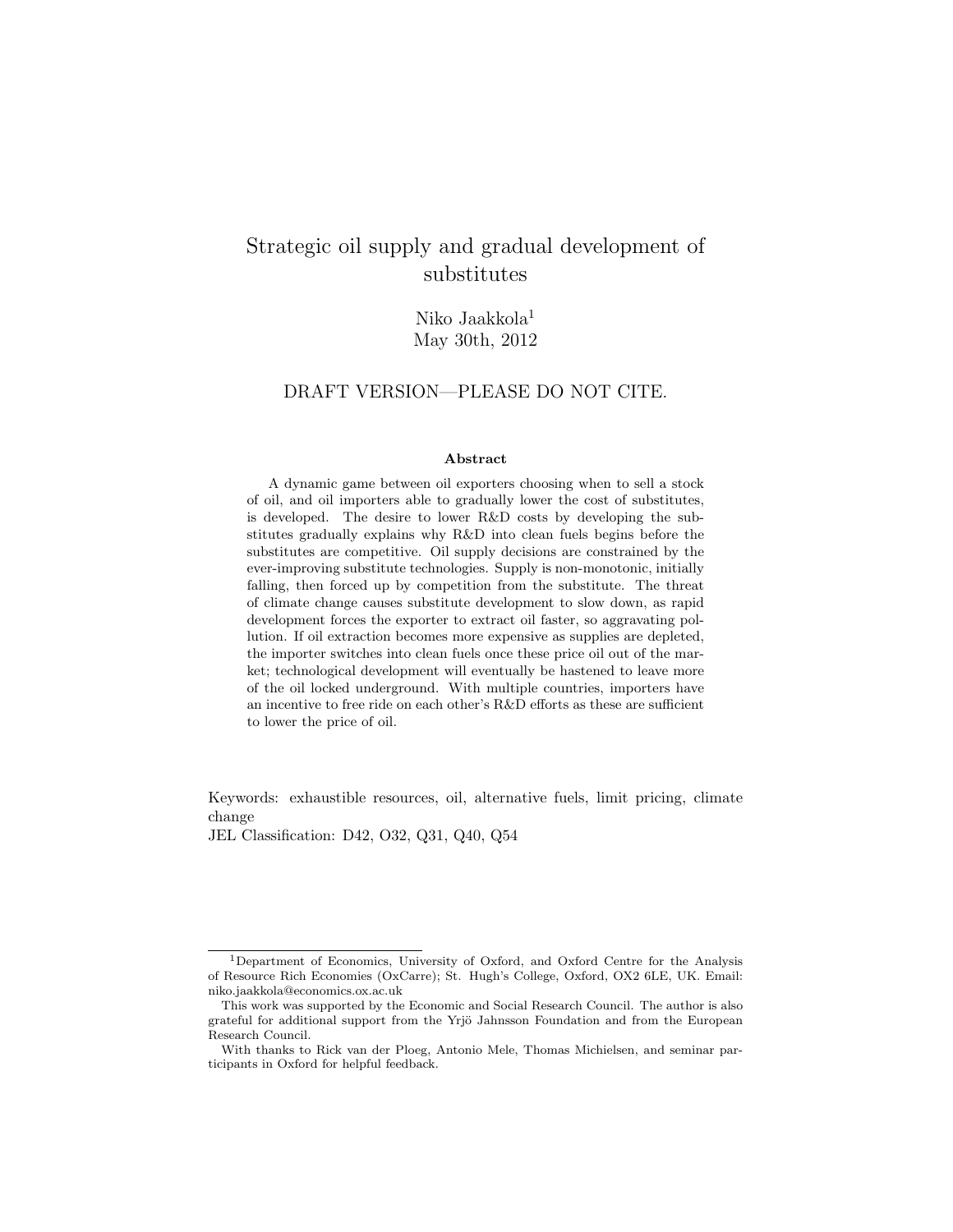## 1 Introduction

Developed economies have many reasons to worry about their dependence on cheap oil, a resource increasingly controlled by a cartel (OPEC). The market power of the suppliers means oil importers may feel they are getting a bad deal. Dependence on a commodity found primarily in a politically volatile region has geopolitical and security ramifications. There are worries that the resource will run out suddenly, leading to a severe economic shock. And, finally, as oil is a fossil fuel, there are concerns over its environmental impacts, particularly climate change.

Importing countries may try to reduce their dependence on cheap oil—for example, by subsidising research into the development of an electrified transport infrastructure, or into third-generation biofuels. This is something the oil-producing countries would like to avoid, in order to maximise the value of their oil resources. Such conflicting interests mean there is a strategic dimension to thinking about oil dependence. Importing countries want to develop alternatives to oil, especially is oil is felt to be very expensive, polluting, or about to run out. Oil producers will want to preclude this by convincing their customers oil prices will remain sufficiently low. Indeed, OPEC and Saudi-Arabian decisionmakers often publicly say they are intent on maintaining a 'fair' oil price, one which does not lead to 'demand destruction'. <sup>2</sup>

In this paper, I consider strategic competition between an oil exporter and an importing country (or a group a cooperating countries) which are able to gradually reduce the costs of substitute technologies. The presence of these substitutes curtails the oil cartel's market power: first, because the cartel must provide importing countries with sufficient cheap oil, so as to discourage aggressive R&D programs; and, eventually, due to the fact that substitutes will impose a price ceiling on oil. Substitute development starts immediately, as the importer seeks to spread the cost of research over time. The supply of oil may initially fall, but will eventually be forced up as substitutes get cheaper. The substitute will only be used once oil is exhausted.

Once the exporter is forced to price just below the substitutes, the importer's R&D expenditures effectively determine the supply of oil: oil prices fall in lockstep with the price of the substitutes. When oil is polluting but the substitute is clean, cheaper substitutes will just lead to more oil supplied, and more pollution. Climate concerns induce the importer to slow down R&D efforts (assuming carbon pricing is not feasible, say, for political reasons). If exhaustion of oil oc-

<sup>2</sup>For example, "Saudi Arabia targets \$ 100 crude price", Financial Times, Jan 16th 2012; "OPEC says pumping hard to bring oil price down", Bloomberg.com, May 3rd 2012.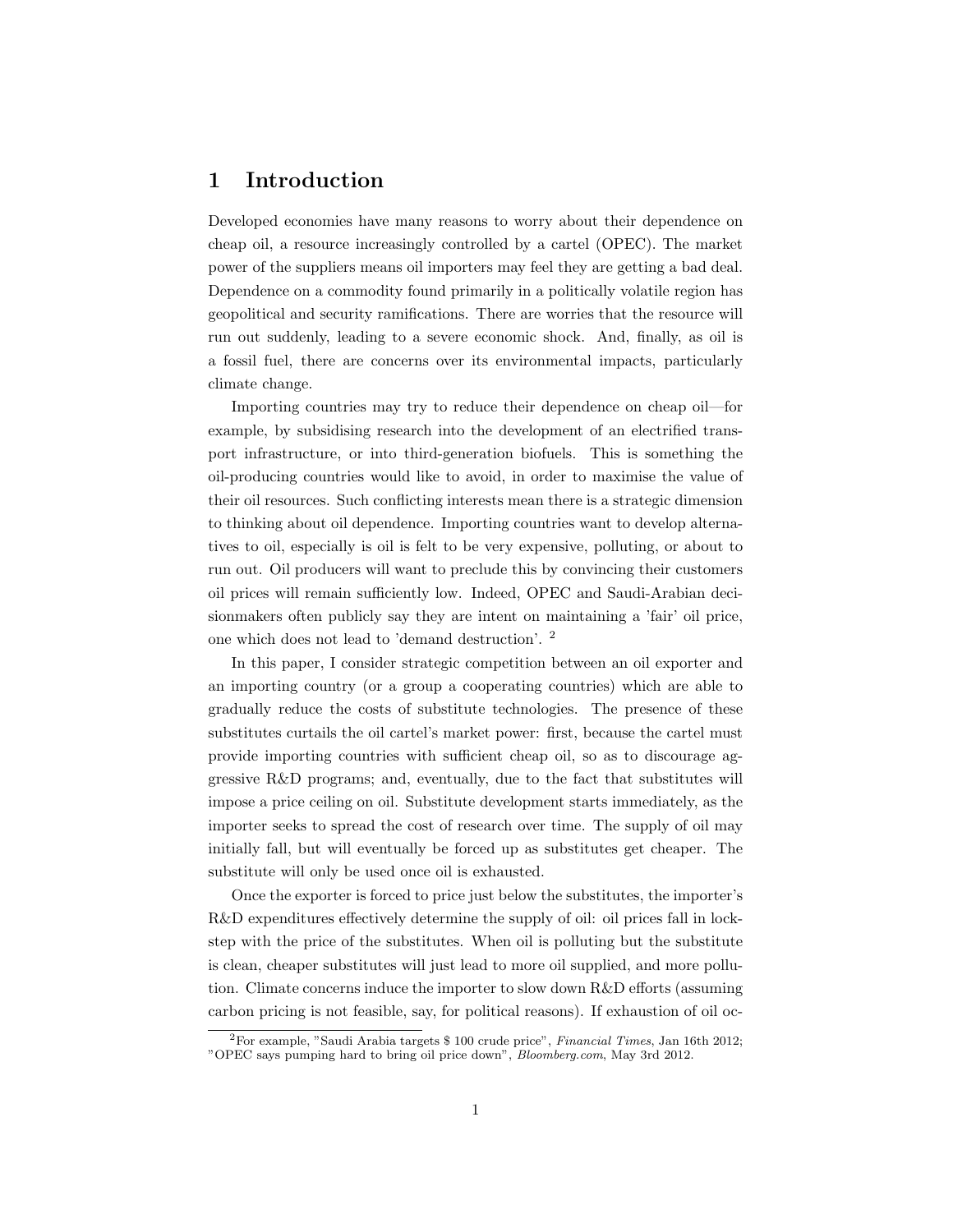curs due to increasing marginal costs of extraction, rather than by the entire physical stock being depleted, this result changes. In this more realistic case, the importer will eventually speed up substitute development, in order to shut a greater fraction of the oil reserves permanently out of the market (so preventing the embodied carbon from entering the atmosphere). If oil stocks will last for a long time, and near-term climate damages are substantial, there may still initially be a period in which the climate problem is tackled optimally by conducting less research.

The paper extends the Hoel (1978) model of a limit-pricing monopolist into a dynamic game, with the R&D process involving convex (per period) costs. This means that research will be undertaken gradually: it will be optimal to spread the costs of R&D over time, even if the substitute will not initially be competitive against oil. In other words, research into substitutes takes place at all times, certainly before the substitutes are used, and even before they are competitive against the resource. Accumulated knowledge also acts as a commitment device: a more advanced substitute technology means it is less costly to conduct the research required to make the technology competitive against oil.

The existing literature on substitute development has tended to focus on cases in which the R&D process consists of the optimal timing of when to adopt an alternative, fixed technology at a given exogenous cost. Gerlagh and Liski (2011) model a deterministic game in which the importer can trigger a process which ends with the introduction of the substitute. The delay between the decision to develop the substitute, and the arrival of the technology, acts as a commitment device: supposing the decision has not been made by a given period, the resource importer is committed to consuming the resource for at least an interval of length equal to the delay. The less resource remains, the more costly will this interval be, and the resource owner is forced to 'bribe' the importer into not switching by increasing supply of the resource as stocks fall. Earlier papers look at a similar situation without the adoption delay, with various assumptions on the ability to commit and the timing of moves (e.g. Dasgupta et al. (1983), Gallini et al. (1983), Olsen (1993)). These papers assume that the backstop technology is of some fixed quality once established, and thus focus on the timing of entry of some given technological innovation.

Harris and Vickers (1995) model a probabilistic R&D process in which a new innovation, once it arrives, makes the resource obsolete overnight. Thus, R&D produces discrete results, even though it takes place continuously. A particularly simple modification of the Hotelling rule characterises the resource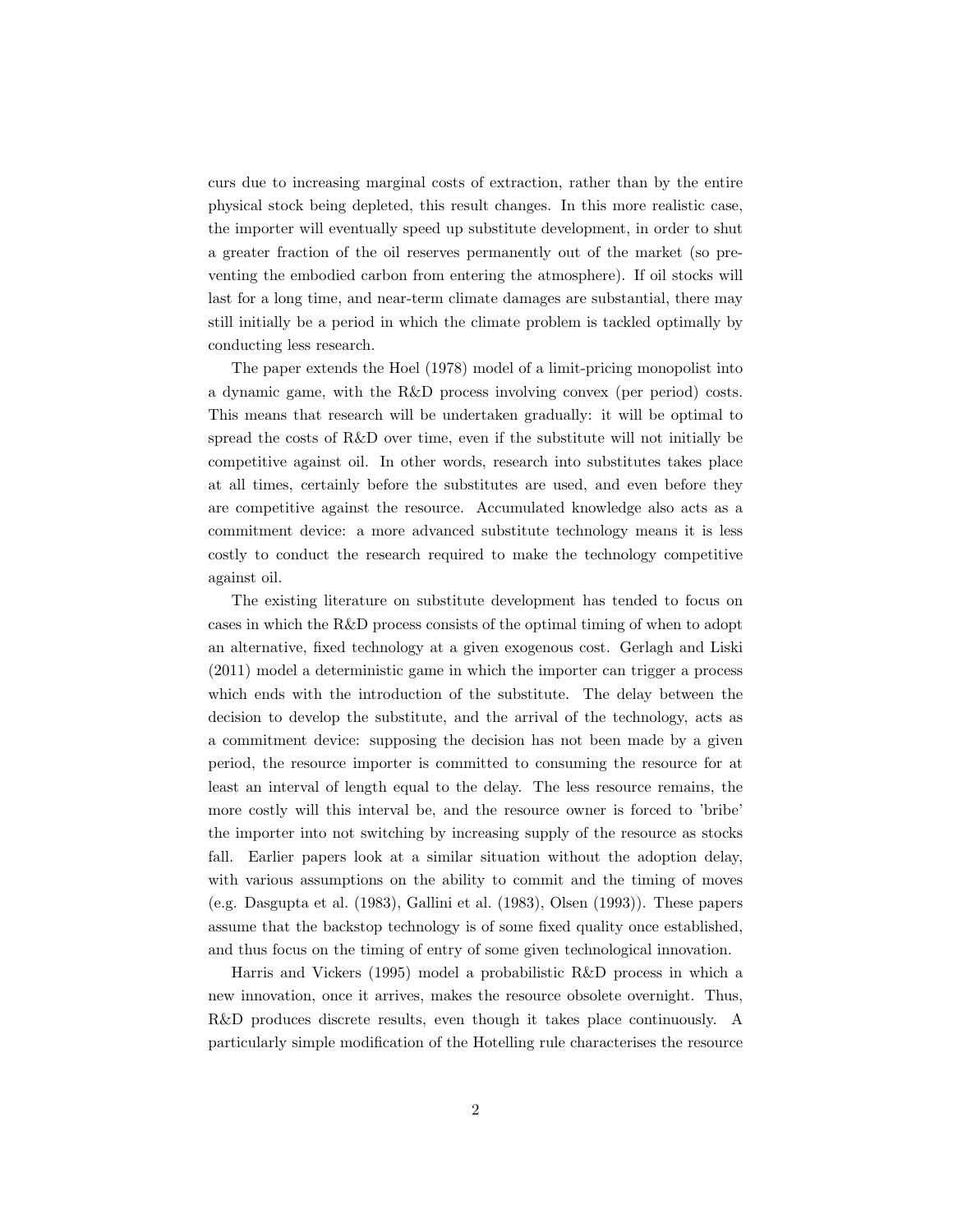owner's extraction rate, incorporating the strategic effect resource extraction has on the R&D efforts of the importer.

In all of the above studies, the substitute technology is essentially introduced overnight; in all but the last paper, the R&D decision is to determine the optimal date of the transition. The present paper seeks to model a more gradual R&D process, in which the accumulated stock of knowledge determines how competitive the substitute is.

An incremental process of backstop development has been considered by Tsur and Zemel (2003). However, they do not consider strategic issues, focusing only on the socially optimal case. They also do not consider increasing (perperiod) marginal costs of R&D, as in the present paper, but rather impose an exogenous cap on the R&D rate. Thus the social planner will steer the economy to the steady-state process as quickly as possible, with maximal R&D efforts until this process is reached. In the present paper, R&D efforts are limited by increasing marginal costs.

Van der Ploeg and Withagen (forthcoming) note that, with monopolistic supply of a polluting resource, lowering the cost of a substitute may lead to more of the resource being left unused. This result is obtained for some exogenous change in the backstop price. In a sense, the present paper gives the same result but with an endogenous, optimal R&D process.<sup>3</sup>

The paper is structured as follows. I will first develop the basic model with physical exhaustion. This will serve to illustrate the basic structure of the problem, as well as reminding the reader of the model of Hoel (1978). Section 2 sets up the model and the social optimum is solved as a benchmark. Section 3 develops the non-cooperative equilibrium of this model. Section 4 extends the model to include a stock pollutant and extraction costs. Section 5 concludes.

<sup>&</sup>lt;sup>3</sup>The 'Green Paradox' of Sinn (2008) refers to supply-side effects of 'green' policies in exhaustible resource markets. Specifically, any policy which tends to depress future demand relative to current demand will lead to resource suppliers reoptimising to extract their resources faster, hence expediting emissions and exacerbating the environmental problem. Thus the correct policy should aim the depress current demand more, for example by a decreasing ad valorem tax.

In the present paper, a supply-side effect is shown to imply that the environmental problem should lead to less intensive development of substitutes. However, the cause of this effect is not exhausibility of fossil fuels. A monopolist will cut back on output of any good. When consumption of this good is associated with an externality, the inefficiency related to market power is, at least partially, offset. Curtailing market power thus has an additional cost: higher consumption causes more severe external effects.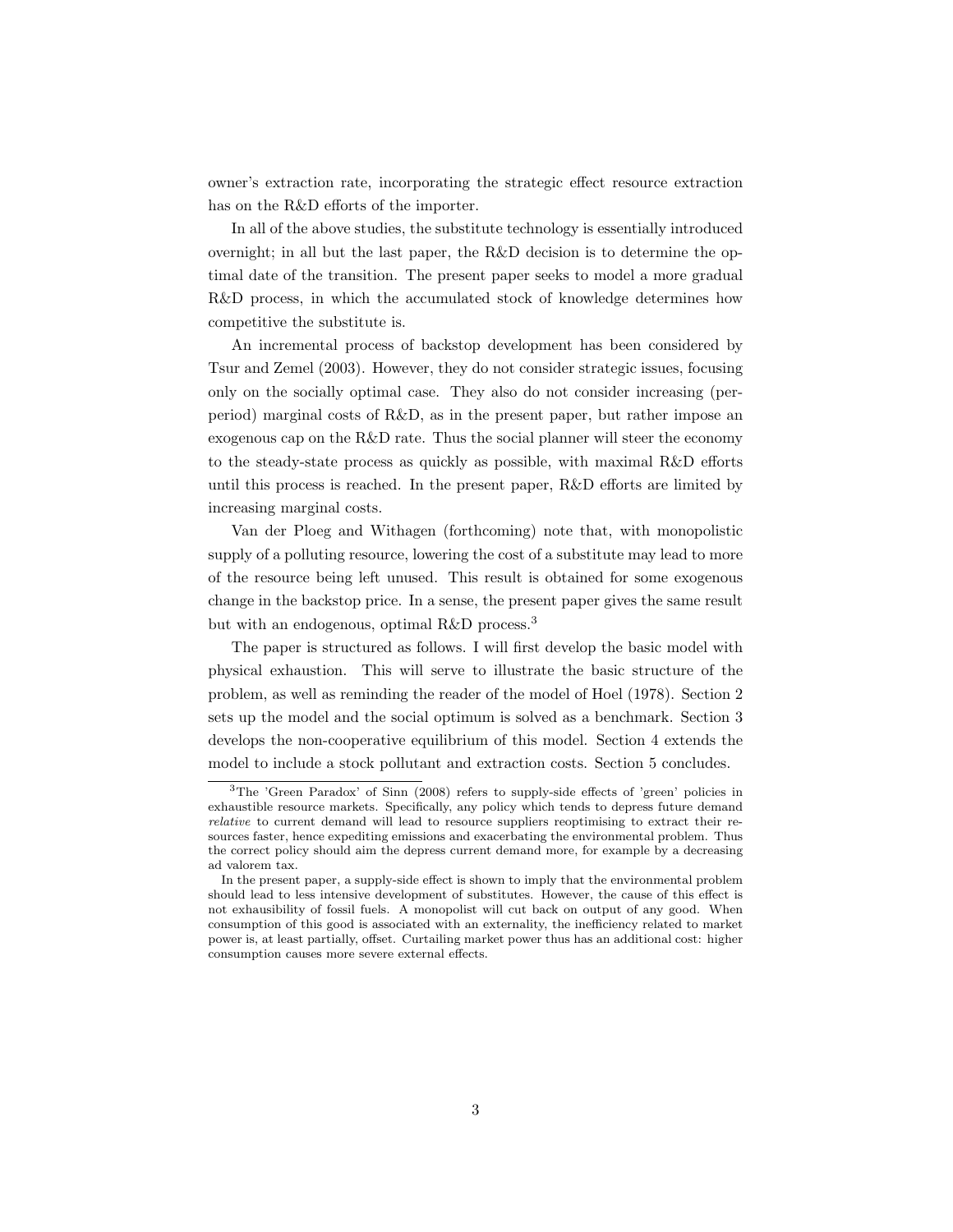#### 2 The social optimum

An economy uses a natural resource—think of fossil fuels—the flow of which is denoted by  $q_F(t)$ . This resource is exhaustible, with remaining stock denoted by  $S(t)$ , and the (given) initial stock by  $S_0$ . Resource extraction is costless.

There is a perfect substitute for the resource—for example, solar energy, biofuels, or coal-fired power with carbon capture and storage—called the backstop resource<sup>4</sup> . This substitute is produced perfectly competitively at a unit cost x, and the production rate is denoted  $q_B(t)$ . In fact, the backstop production cost depends on the accumulated knowledge of technologies used in backstop production.

Assumption 1. Backstop technology. The backstop production cost is a function of accumulated knowledge  $K(t)$ :  $x = x(K(t))$ ,  $x' < 0$ ,  $x'' \ge 0$ . The knowledge stock is normalised so that  $K(0) = 0$ , and the initial price is denoted  $\overline{x} \equiv x(0)$ . There exists a strictly positive lower bound to the backstop price:  $\lim_{K\to\infty} x(K) = \underline{x} > 0$ . If this bound is attained at  $\overline{K}$ , then  $x'(K) = 0$  for  $K > \overline{K}$ .

Assumption 2. R&D process. R&D investment reduces the price of the resource incrementally. The rate of this research is denoted  $d(t)$  and it builds up the knowledge stock according to  $\dot{K} = d$ . There are strictly convex monetary costs to conducting research<sup>5</sup>  $c(d)$ :  $c \ge 0$ ,  $c' \ge 0$ ,  $c'' > 0$ ,  $c(0) = 0$ ,  $c'(0) = 0$ . Knowledge does not depreciate.<sup>6</sup>

The representative consumer has a quasilinear felicity function  $v(q_F, q_B, M) =$  $u(q_F+q_B)+M$ , with  $u' > 0$ ,  $u'' < 0$ . I assume that using the backstop resource is always preferable to zero resource use:  $\lim_{q\to 0} u'(q) > \overline{x}$ . M denotes money, normalised so that the exogenously given money income is zero. This yields the inverse demand curve for the exhaustible resource or the substitute:

$$
p(q_F, K) = \min\{u'(q_F), x(K)\}\tag{1}
$$

Inverse demand is depicted in Figure 1. The backstop is supplied to satisfy the balance of the demand:

$$
q_B(K) = {u'}^{-1}(p) - q_F
$$
 (2)

<sup>4</sup>This is stretching the sense in which the word 'resource' is usually applied in economics,

but makes it easier to refer to consumption of either the exhaustible resource or the substitute. <sup>5</sup>Relaxing the assumption of zero marginal cost at  $d = 0$  is straightforward but yields no further intuition.

 $^6\mathrm{This}\,$  incremental research effort could perhaps be thought of as more like development and deployment investment. I will refer to it, for brevity, as 'research' or 'R&D'.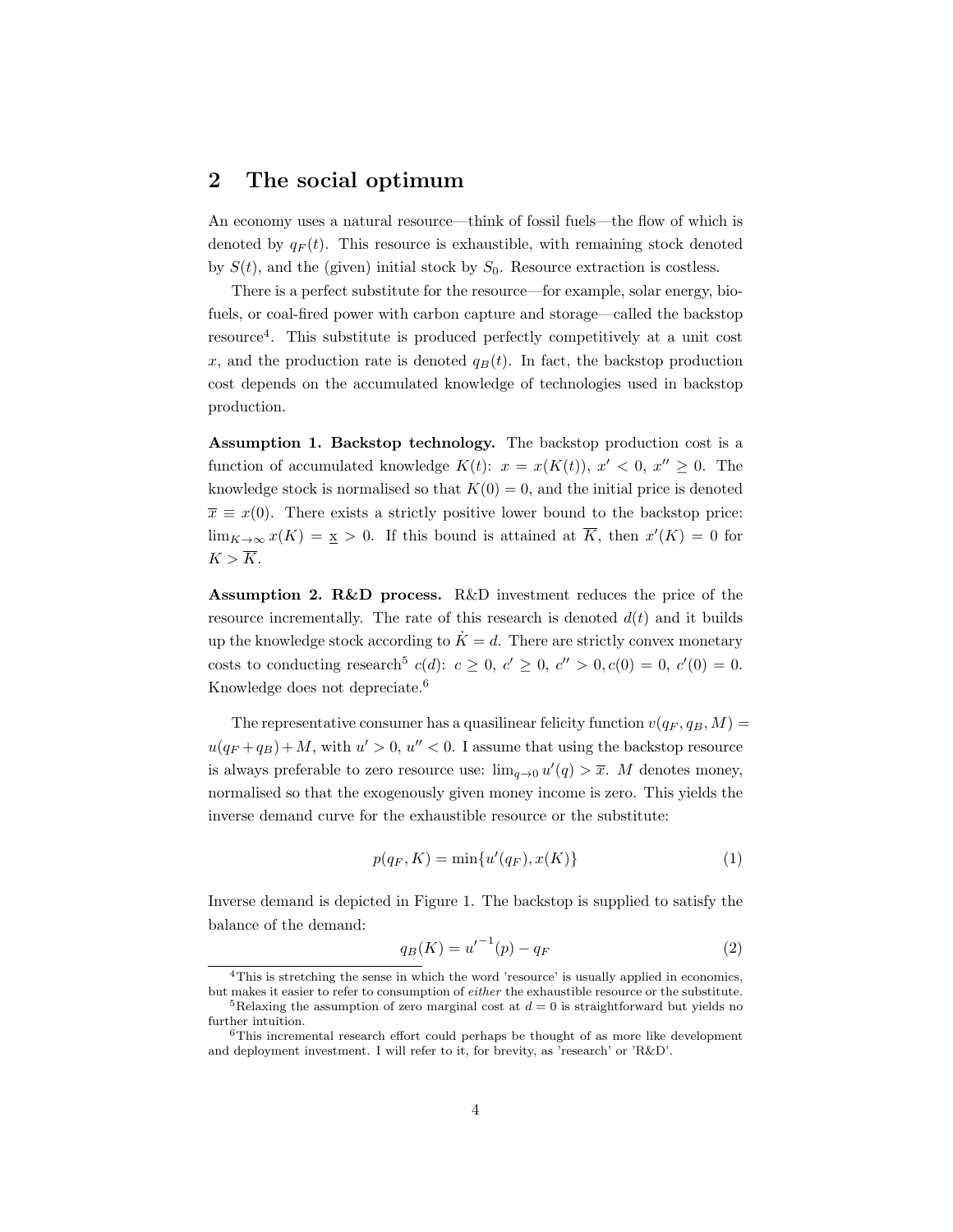

Figure 1: Inverse demand curve (gray); inverse demand for the exhaustible resource, given a backstop price  $x(\tilde{K})$  (solid); and the corresponding marginal revenue curve (dashed).

I assume the utility function is such that  $u'''(q)q + 2u''(q) < 0$  for all q. This assures concave revenues, and so the existence of a unique optimum to the monopolist's problem later on.

All agents in the economy live forever and discount the future at the common rate  $\rho$ . I omit notation to indicate the dependence of all variables on time.

Consider the social planner's problem:

$$
\max_{q_F, q_B, d} \int_0^\infty e^{-\rho t} \left( u(q_F + q_B) - x(K)q_B - c(d) \right) dt
$$
  
s.t.  $\dot{S} = -q_F$ ,  $S(0) = S_0$ ,  $S \ge 0$   
 $\dot{K} = d$ ,  $K(0) = 0$  (3)

Assuming an optimum exists, the problem is solved using Pontryagin's maximum principle. Denoting the costate variables on the resource stock and the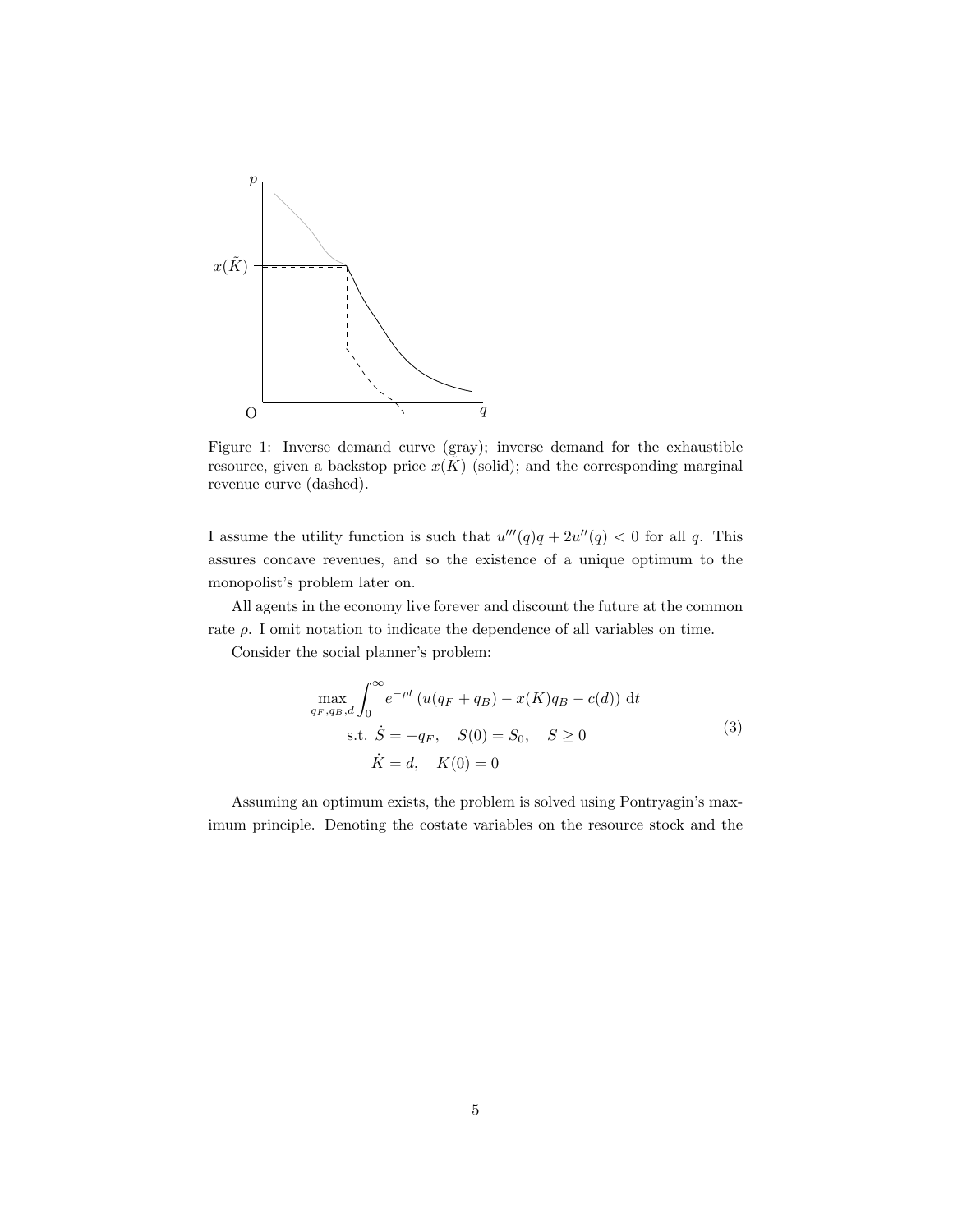knowledge stock, respectively, by  $\lambda_S$  and  $\lambda_K$ , the necessary conditions are

$$
u'(q_F + q_B) \le \lambda_S, \qquad \qquad q_F \ge 0, \quad \text{C.S.} \qquad (4a)
$$

$$
u'(q_F + q_B) \le x(K), \qquad \qquad q_B \ge 0, \quad C.S. \qquad (4b)
$$

$$
c'(d) \le \lambda_K, \qquad d \ge 0, \quad C.S. \qquad (4c)
$$

$$
\dot{\lambda}_S = \rho \lambda_S \tag{4d}
$$

$$
\dot{\lambda}_K = \rho \lambda_K + q_B x'(K) \tag{4e}
$$

$$
\lim_{t \to \infty} e^{-\rho t} \lambda_S(t) S(t) = 0 \tag{4f}
$$

$$
\lim_{t \to \infty} e^{-\rho t} \lambda_K(t) K(t) = 0 \tag{4g}
$$

These conditions are easily interpreted. The marginal utility of consuming an energy resource must be equal to its marginal cost, in the case of the fossil resource the scarcity rent ((4a) and (4b)). The marginal cost of research into the backstop technology has to equal the marginal benefit: the value of the marginal unit of knowledge  $((4c))$ . As there are no extraction costs, the scarcity rent of the resource is constant in present value terms ((4d). The marginal value of the knowledge stock rises at the rate of interest plus capital gains ((4e)). The transversality conditions (4f) and (4g) indicate that the stocks of the resource and knowledge have to be used or built up so that the stock value as  $t \to \infty$ , in present value terms, is zero.

Definition 1. The *terminal path* refers to the optimal R&D process when the exhaustible resource is not used. It is the trajectory of R&D intensity  $d(t)$ , the R&D stock  $K(t)$  and the associated costate variable  $\lambda_K(t)$  which solve the social planner's problem for  $S(0) = 0$ . This solution is unique (see Proposition 1). As  $K(t)$  is weakly monotonic and the optimisation problem is autonomous (not dependent on the starting date), I can denote the terminal path as the triplet  $\{K, d^{\infty}(K), \lambda_K^{\infty}(K)\}^7$ .

**Proposition 1.** The terminal path is unique and satisfies  $\lim_{K\to\infty} \lambda_K^{\infty}(K) =$  $\lim_{K\to\infty} d^{\infty}(K) = 0.$ 

Proof. All proofs are in the Appendix.

 $\Box$ 

The terminal path (Figure 2) describes the optimal R&D process once resource use stops, as a function of  $K$ . Even though defined here as the socially optimal path, it will appear also in the non-cooperative models. Note that the R&D intensity may behave non-monotonically. The marginal benefit of knowledge  $\lambda_S$  is just the present value of the stream of future cost reductions it yields.

<sup>&</sup>lt;sup>7</sup>For finite  $\overline{K}$ ,  $K \geq \overline{K}$ ,  $d^{\infty}(K) = \lambda_K^{\infty}(K) = 0$ .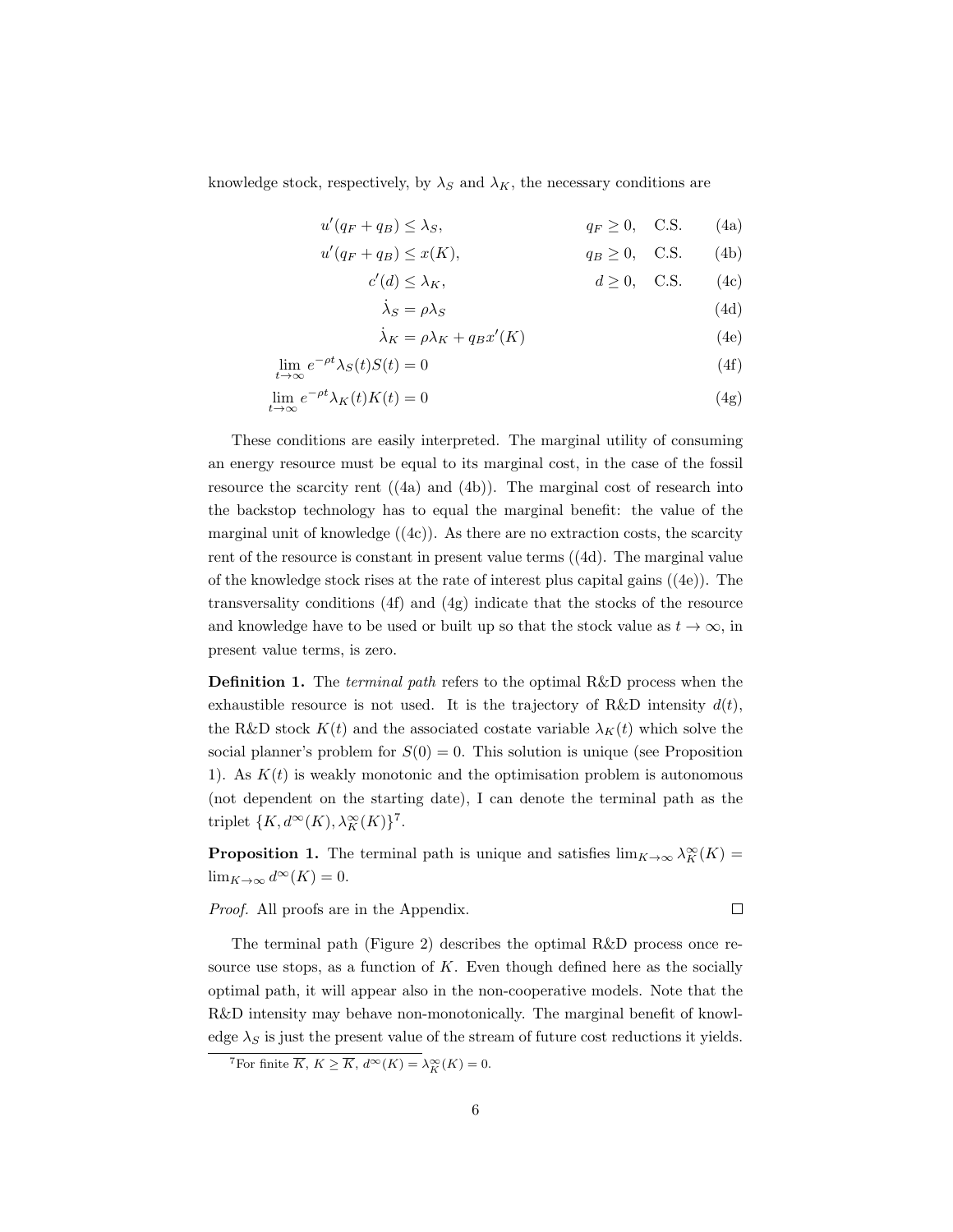

Figure 2: The terminal path in  $(K, \lambda_K^{\infty})$ -space.  $d^{\infty}$  increases monotonically with  $\lambda_K^{\infty}$ . The economy moves to the right along the path at a rate increasing with  $\lambda_K$ .

At any moment, the total reduction in the cost flow is the marginal reduction in backstop cost, multiplied by the quantity of the substitute consumed. Thus, capital gains may be low if the backstop is consumed in small amounts, or if a marginal unit of knowledge only reduces the costs a little. When capital gains are low, the shadow value mostly represents future benefits and will fall more slowly, or even rise. The precise behaviour depends on the interaction of the demand for the resource and the effectiveness with which cumulative R&D effort reduces the backstop cost.

Proposition 2. The social optimum is characterised by two stages:

Stage I.  $t \in [0, t^*)$ ,  $t^* > 0$ . Initially, only the exhaustible resource is used, with rate of extraction decreasing monotonically. The resource is fully used up by the switching date  $t^*$ . R&D intensity is strictly positive and increases monotonically.

Stage II.  $t \in [t^*, \infty)$ . In the second stage, the economy uses only the substitute and moves along the terminal path. Substitute use increases monotonically as the unit costs falls, until the date  $t^{**}$  (if finite) when the lower bound on the backstop cost is attained. Research effort is strictly positive until this date. Ultimately R&D effort falls to zero:  $\lim_{t\to\infty} d(t) = 0$ .

Thus, in the social optimum, initial resource use is sufficiently high so that, by the time the marginal utility of resource use (denoted  $p_F$ ) rises to the backstop price, exhaustible resource use stops as the stock is fully depleted. This will not hold in the non-cooperative equilibrium. Figure 3 illustrates the social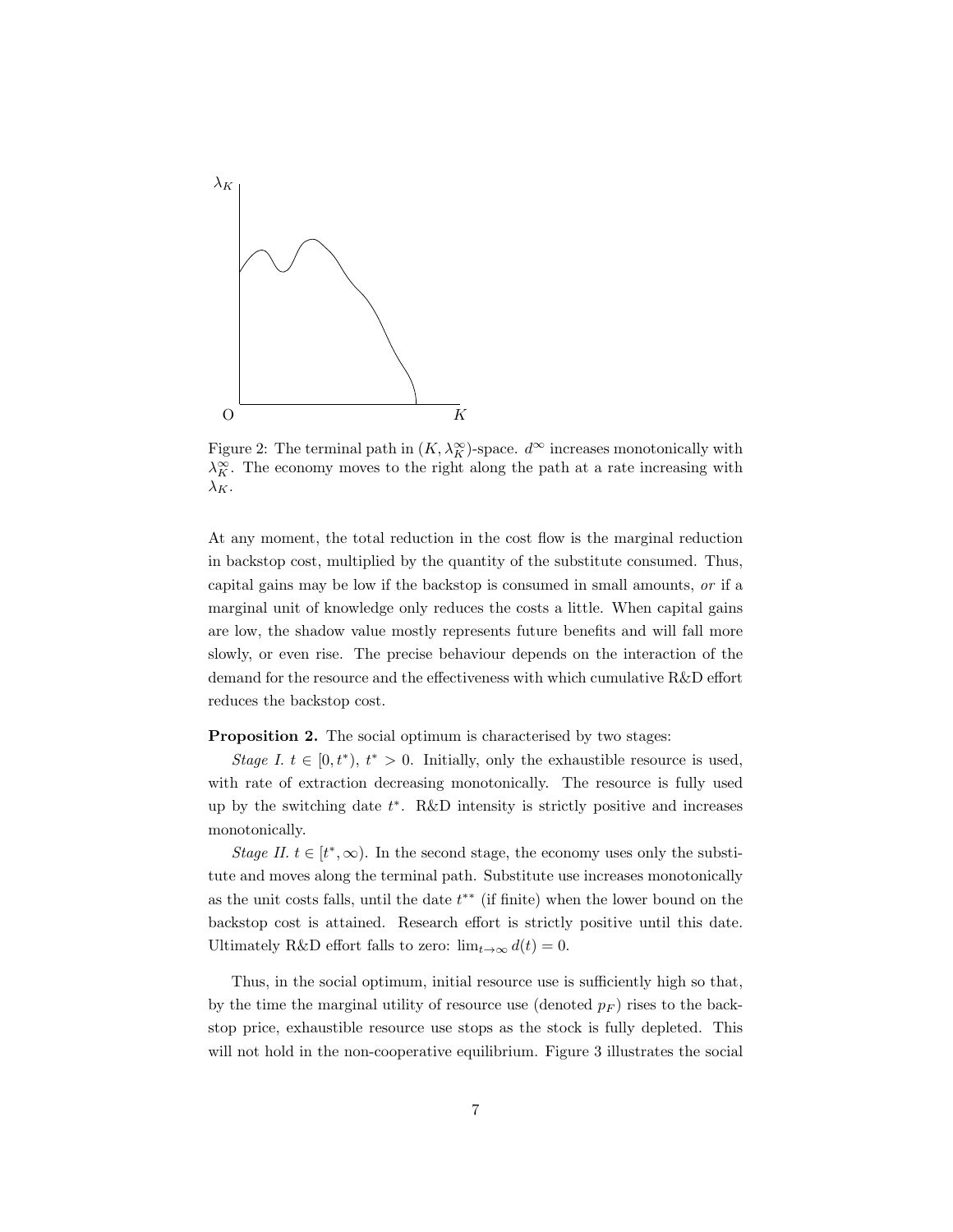optimum for a case in which the lower bound on the backstop cost is attained in finite time.

Proposition 3. For the social optimum, an increase in impatience (a rise in the discount rate  $\rho$ ) implies the backstop price at the moment of the switch will be higher:  $\frac{dx(t^*)}{d\rho} > 0$ . Either the initial extraction rate will rise, or the initial R&D intensity fall, or both. Effect on the timing of the switch is ambiguous: an earlier (later) switch implies that the initial resource extraction rate rises (R&D intensity falls), but the effect on initial R&D intensity (extraction rate) is ambiguous:

$$
\frac{dt^*}{d\rho} < 0 \Rightarrow \frac{dq_F(0)}{d\rho} > 0
$$
\n
$$
\frac{dt^*}{d\rho} > 0 \Rightarrow \frac{dd(0)}{d\rho} < 0.
$$

Proposition 3 says that an increase in impatience will lead to at least one type of asset falling in valuation. Two assets exist in the economy: the exhaustible resource and knowledge. An increase in impatience will either increase the depletion of the former, or slow the accumulation of the latter, or both. Which of these effects dominates determines what happens to the timing of the switch: the switch will occur earlier if the incentives to conserve the resource are more responsive to time preference than the incentives to accumulate knowledge, so that faster consumption of the resource necessitates more intensive R&D to prepare for the switch. Conversely, a later switch may occur if the higher discount rate leads to much slower knowledge accumulation, thus requiring some conservation of the resource.

**Proposition 4.** An increase in the initial resource stock  $S_0$  implies a higher initial extraction rate, a lower initial R&D rate, and a delay in introducing renewables:  $\frac{dq_F(0)}{dS_0} > 0$ ,  $\frac{dd(0)}{dS_0} < 0$ ,  $\frac{dt^*}{dS_0}$  $\frac{dt^*}{dS_0} > 0$ . An increase in the initial knowledge stock implies a higher initial extraction rate ( $\frac{dq_F(0)}{dK_0} > 0$ ); the effect on the initial R&D rate and on the date of switch into renewables  $t^*$  is ambiguous.

Thus, a higher resource stock makes the problem of substitute development less pressing and will allow the social planner to share the benefits between higher resource consumption and being able to develop the substitute at a more leisurely pace. A more advanced technological state (initial knowledge stock) will also allow higher resource consumption. The effect on the R&D programme is indeterminate as it depends on the R&D profile along the terminal path.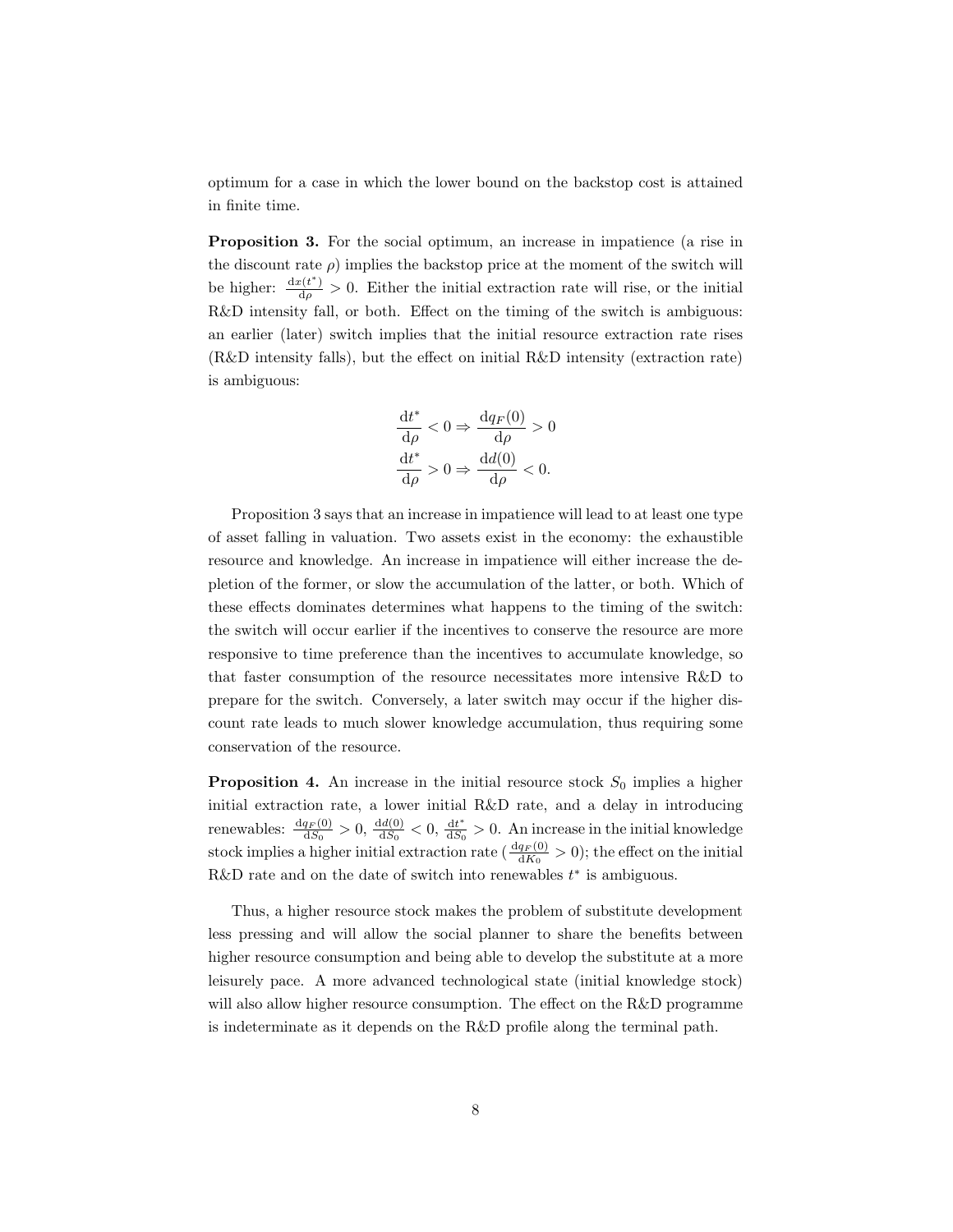

Figure 3: (top) Time paths of the backstop and resource prices under the social optimum  $(left)$  and the non-cooperative equilibrium  $(right)$ ;  $(middle)$  Quantities consumed of the exhaustible resource (crosses) and the backstop resource (dots); (*bottom*) Trajectories in  $(K, \lambda_K)$ -space (solid line) and the terminal path (dotted line).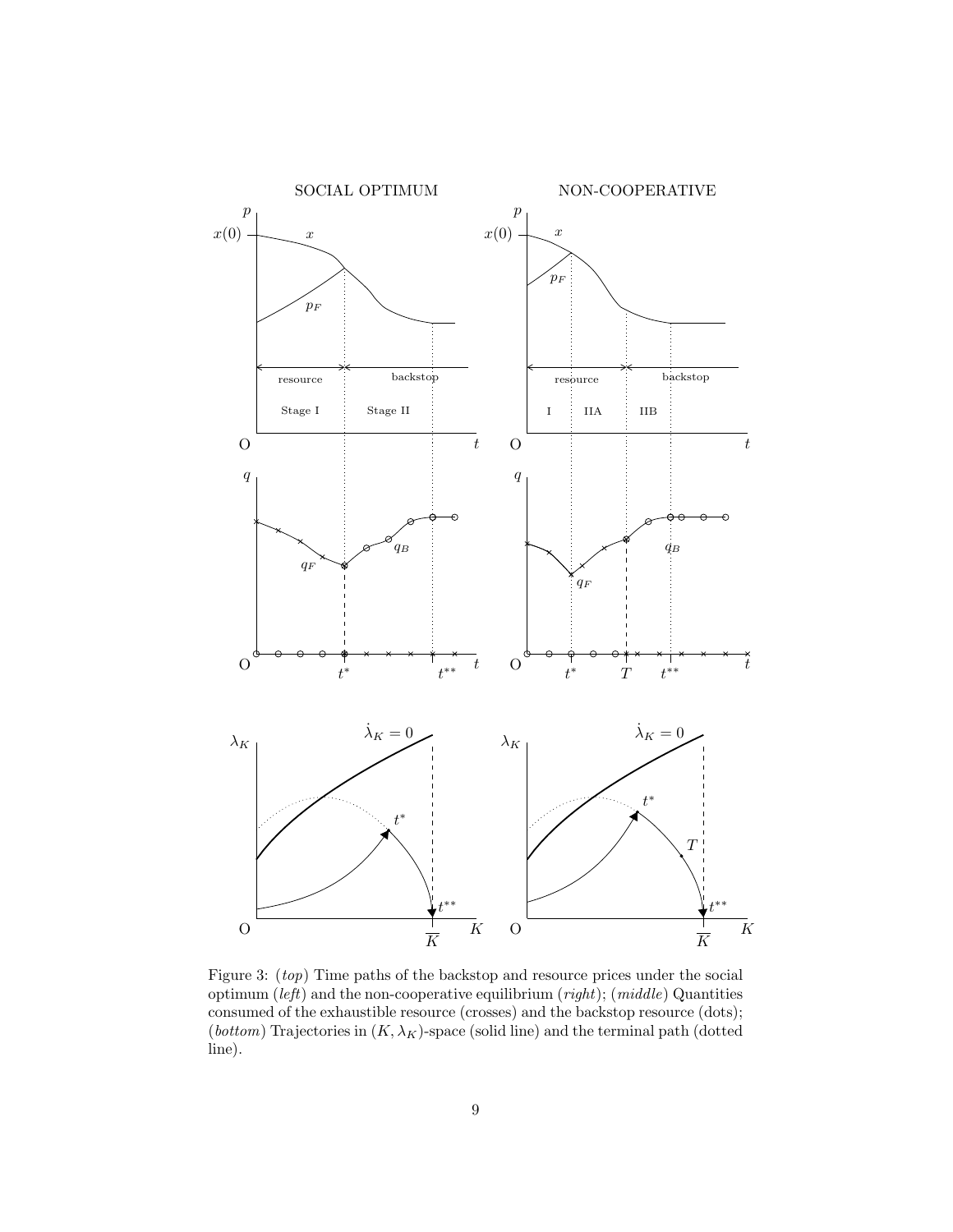#### 3 The non-cooperative equilibrium

#### 3.1 Equilibrium with commitment

Consider now setting up the above problem as a non-cooperative differential game, in which one agent (the exporter, indexed by E) owns the resource stock; and a second agent (the importer, indexed by I) buys the resource for consumption, and strategically develops and deploys the backstop technology. R&D is not conducted here by firms, but by the importing government. This might be because the government wants to coordinate R&D spending, or because the benefits due to R&D are not appropriable and hence R&D has funded by the government.

For purposes of intuition, I will first consider an equilibrium in the case in which commitment is possible; i.e. an equilibrium in open-loop strategies. Open-loop strategies are entire time paths of the choice variables. Hence the exporter is optimising extraction given a path for  $d(t)$ , and thus for the substitute cost  $x(t)$ . The importer, on the other hand, is trying to optimise  $d(t)$ , and so  $x(t)$ , given a time path of the extraction rate.

The open-loop equilibrium is intended to illustrate the qualitative features of the closed-loop equilibrium. For some initial states, the two equilibria coincide, and the open-loop equilibrium also serves as a check on the closed-loop solution. In the next section, I will show numerically that the two equilibria are very similar both qualitatively and quantitatively.

The limit-pricing argument discovered by Hoel (1978) is at the heart of the strategic equilibrium. Consider a monopolist supplying a resource, for which there exists a competitively supplied perfect substitute with a fixed, constant price. The monopolist will eventually start selling the resource at a price only just undercutting the marginal cost of the substitute, satisfying the entire demand at this price. Initially, the resource may be optimally priced below the backstop price. If resource demand is elastic, the resource owner has to choose between selling the marginal unit of the stock immediately, possibly depressing revenue earned for the inframarginal units, or at the time of exhaustion at the backstop price. If the initial resource stock is large, exhaustion may occur a long time in the future and immediate sale is preferred. It is straightforward to show that the same result holds for a given decreasing backstop price path.

The exporter maximises the discounted revenue stream

$$
\max_{q_F} \int_0^\infty e^{-\rho t} \left( R(q_F; K) \right) \, \mathrm{d}t \tag{5}
$$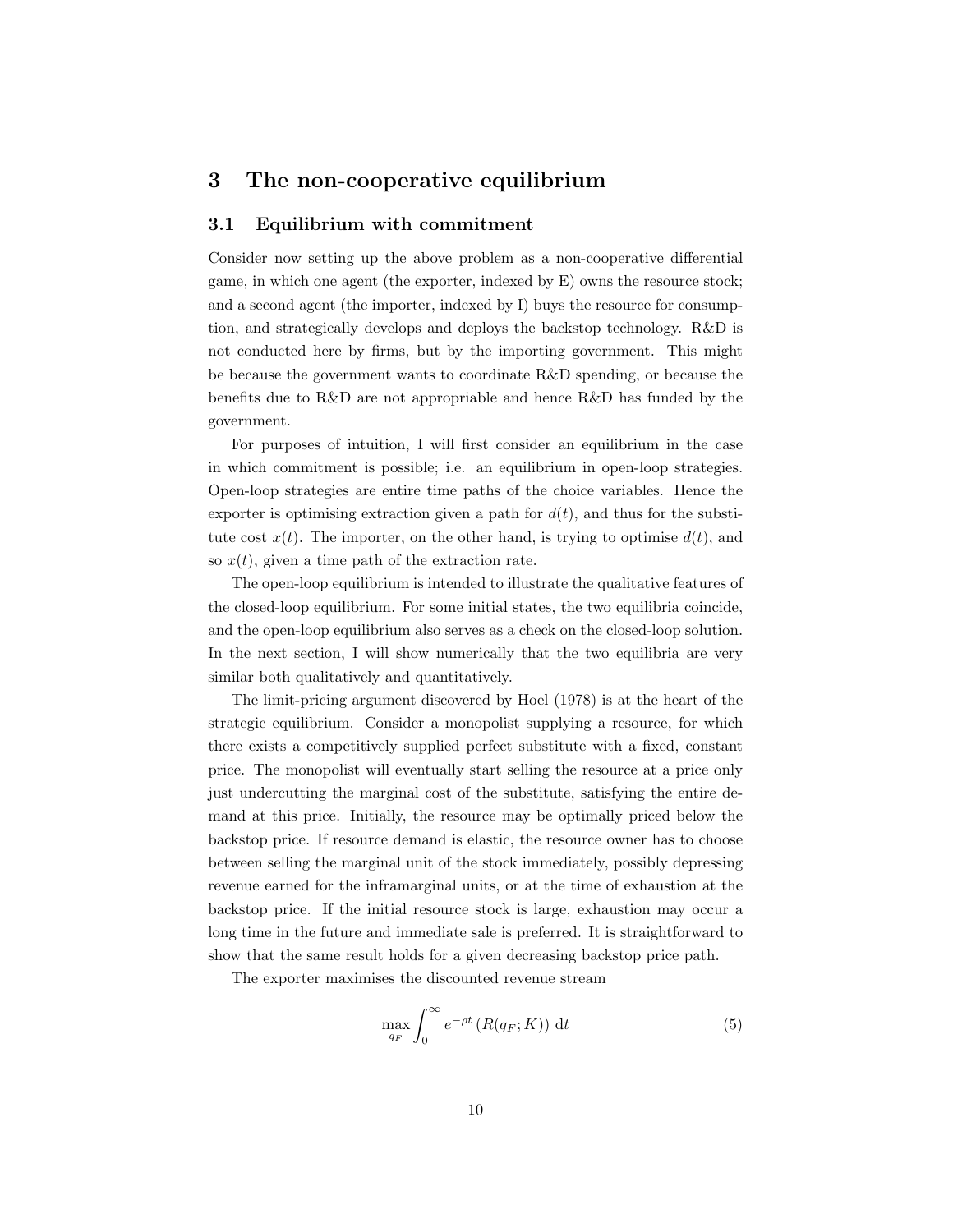where  $R(q; K) \equiv p(q; K)q$  denotes revenue, with inverse demand given by (1). I will from now on omit the dependence on  $K$ . The problem is solved subject to the path of R&D spending  $d(t)$ , taken as given; to the resource constraint; and to the law of motion for the resource stock. Note that I rule out carbon taxes.<sup>8</sup>

The importer maximises the discounted stream of utility of the representative consumer, i.e. utility from resource consumption less spending on purchasing the exhaustible resource and R&D activities:

$$
\max_{d} \int_{0}^{\infty} e^{-\rho t} \left( u(q_F + q_B) - p(q_F)q_F - x(K)q_B - c(d) \right) dt \tag{6}
$$

subject to the exhaustible resource supply path  $q_F(t)$ , taken as given; to the law of motion of the knowledge stock; and assuming that the representative consumer maximises utility, taking prices as given. I omit any tax or tariff instruments, to focus solely on the effect of technological development.

The perfect substitutability of the two resources affects the importer's problem too. For any given  $q_F$ , the demand for the backstop resource, and the resource price, are not differentiable with respect to the backstop price (equations (1) and (2)). This complication means that, in the limit-pricing stage, the equilibrium path is not uniquely defined:

Proposition 5. A continuum of open-loop equilibria exist. Any open-loop equilibrium features three stages:

Stage IA.  $t \in [0, t^*), t^* \geq 0$ . Initially, only the exhaustible resource is used, with rate of extraction decreasing monotonically. A strictly positive quantity of the resource is left at the date  $t^*$ . Resource price is strictly below the unit cost of the backstop and follows the monopolist's Hotelling Rule, with marginal revenue rising at the discount rate. R&D intensity is strictly positive and increases monotonically, with the marginal cost increasing at the discount rate.

Stage IB.  $t \in [t^*, T]$ . Only the exhaustible resource is used, with the monopolist limit pricing at the backstop price. Resource use increases monotonically, and  $T$  is determined by the date at which the stock is fully exhausted. R&D intensity is initially strictly positive. It may behave non-monotonically. The marginal cost of R&D satisfies

$$
\frac{\frac{dc'(d)}{dt}}{c'(d)} \in [\rho + \frac{q_F x'(K)}{c'(d)}, \rho]
$$

If the date  $t^{**}$  at which the lower bound on the backstop cost is attained is

<sup>8</sup>This assumption is for analytical convenience. It could be justified by the observed difficulty of agreeing to a globally binding agreement on carbon pricing.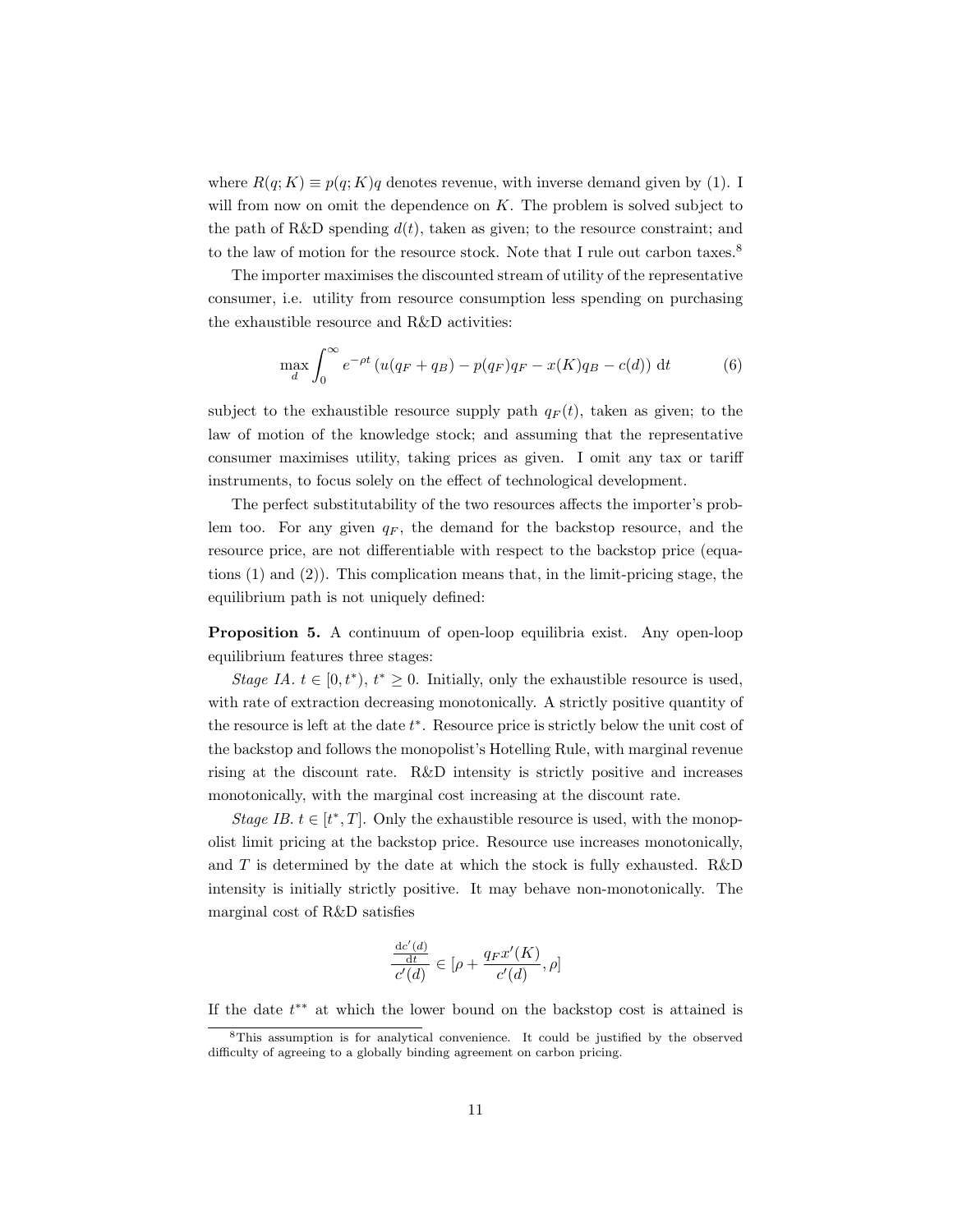less than  $T$ , then R&D intensity is zero following this date and resource use is constant.

Stage II.  $t \in [T, \infty)$ . In the final stage, the economy uses only the substitute and follows the terminal path.

The indeterminacy of the equilibrium outcome in Proposition 5 results, in a sense, from dual limit-pricing. Given a path of the backstop price, the resource exporter will eventually seek to price just below the backstop. However, for a continuum of paths of resource extraction, the resource importer is similarly happy to develop the backstop technology so that it remains 'only just' uncompetitive vis-a-vis oil: tracking the resource price, but without an incentive to conduct R&D faster or slower. The capital gains to knowledge must lie somewhere between zero (the capital gains when the backstop is not used at all) and  $q_F x'(K)$  (the capital gains when the backstop supplies the entire demand).<sup>9</sup>

In the next section I will show that the time-consistent equilibrium will feature terminal path R&D following the start of limit pricing. As my intention is to use the open-loop equilibrium only to illustrate the qualitative features of the closed-loop case, I will from now focus on this equilibrium only.

Intuition suggests that the non-cooperative equilibrium would feature excessively low extraction, as the exporter seeks to push up revenues, and too intensive R&D effort, as the importer wants to force the exporter to sell the resource faster. Again, at this level of generality, it is difficult to confirm this. However, if the elasticity of resource demand  $\epsilon(q) \equiv \vert$  $\left. \frac{p(q)}{qp'(q)} \right|$  is weakly monotonic with respect to quantity, it is straightforward to verify the following:

**Proposition 6.** If  $\epsilon'(q) \geq 0$ , the open-loop equilibrium will feature inefficiently high initial R&D effort  $d(0)$ . If  $\epsilon'(q) \leq 0$ , then initial resource extraction rate  $q_F(0)$  will be inefficiently low. With isoelastic utility  $(\epsilon'(q) = 0)$ , both hold; the substitute becomes competitive inefficiently early.

Thus, under the assumption of isoelastic utility, the open-loop equilibrium will indeed imply excessively low initial resource extraction rates, as the monopolist cuts extraction from the socially optimal level, and excessively high R&D rates, as the importer starts benefiting from low backstop costs earlier, at the time limit pricing begins.

<sup>&</sup>lt;sup>9</sup>Were the importer to conduct faster R&D, accounting for lower current capital gains, it would take control of the resource price immediately and the capital gains would jump to the upper bound. Were the importer to slacken R&D, raising accounted capital gains, it would price strictly above the backstop price, so that capital gains would fall to zero and R&D would immediately pick up again.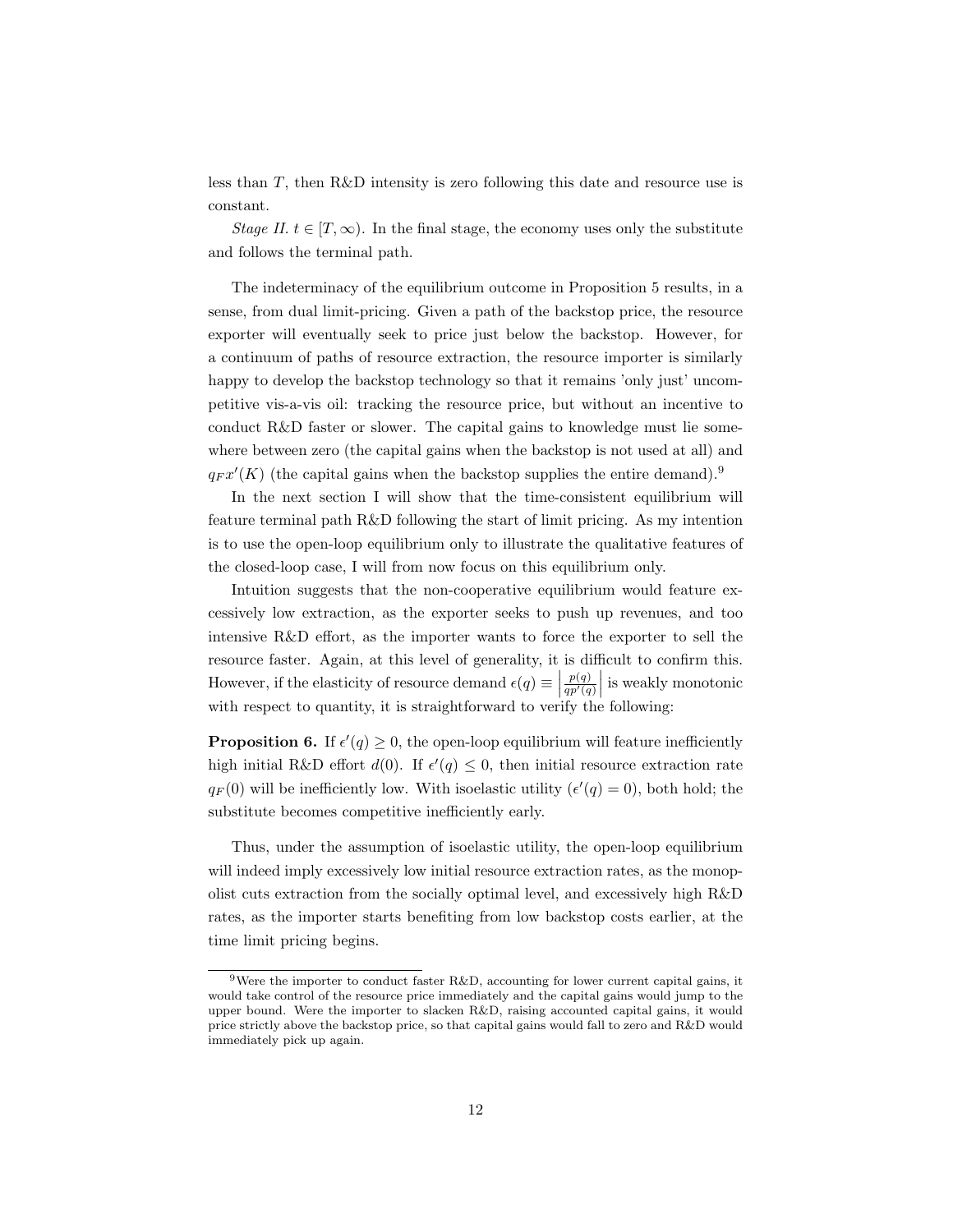Proposition 7. With isoelastic demand, an increase in the initial resource stock  $S_0$  increases initial equilibrium oil supply  $q_F(0)$ , lowers initial R&D efforts  $d(0)$ and leads to a delay in the substitute becoming competitive  $(t^*$  rises).

Hence, having more of the exhaustible resource has similar effects as in the socially optimal case: the benefits are shared between higher oil supply, a reduced need to conduct costly R&D, and a delay in the substitute becoming competitive. It is more difficult to sign the effects of a higher initial knowledge stock.

#### 3.2 Non-cooperative case without commitment

I will now turn to the equilibrium in the absence of commitment, limiting myself to Markovian strategies—strategies which are functions of the current state of the system only—and thus to the Markov-perfect Nash equilibrium concept (MPNE).

The Bellman equations for the exporter's and importer's problems, respectively, are

$$
\rho V^{E}(K, S) = \max_{q_{F}} \left\{ R(q_{F}) + \tilde{d}(K, S) V_{K}^{E}(K, S) - q_{F} V_{S}^{E}(K, S) \right\}
$$
(7)

$$
\rho V^{I}(K, S) = \max_{d} \left\{ u(\tilde{q}_{F}(K, S) + q_{B}) - R(\tilde{q}_{F}(K, S)) - x(K)q_{B} - c(d) + dV_{K}^{I}(K, S) - \tilde{q}_{F}(K, S)V_{S}^{I}(K, S) \right\}
$$
\n(8)

where  $p_F$  and  $q_B$  are given by (1) and (2).

To obtain further intuition, I will first obtain a result pertaining to openloop equilibria in which the initial knowledge stock, denoted by  $K_0 \geq 0$ , is now allowed to vary. I will index the equilibria by their initial state  $(K_0, S_0)$ .

Lemma 1. Consider the set of open-loop equilibria such that limit-pricing begins immediately, i.e. that satisfy

$$
\Phi = \{(S_0, K_0) : MR(p^{-1}(x(K_0))) \le e^{-\rho(T - t^*)}x(K(T))\}
$$

where  $MR(\cdot)$  denotes marginal revenue, and  $p^{-1}(x(K))$  is inverse demand at the backstop price. The upper boundary of this set is given by  $S_0 = \phi(K_0)$ , along which the above holds as an equality, and satisfying  $\phi' > 0$ .

In words, under commitment, limit-pricing begins immediately for sufficiently low  $S_0$ , given any  $K_0$ . As the initial knowledge stock goes up, limit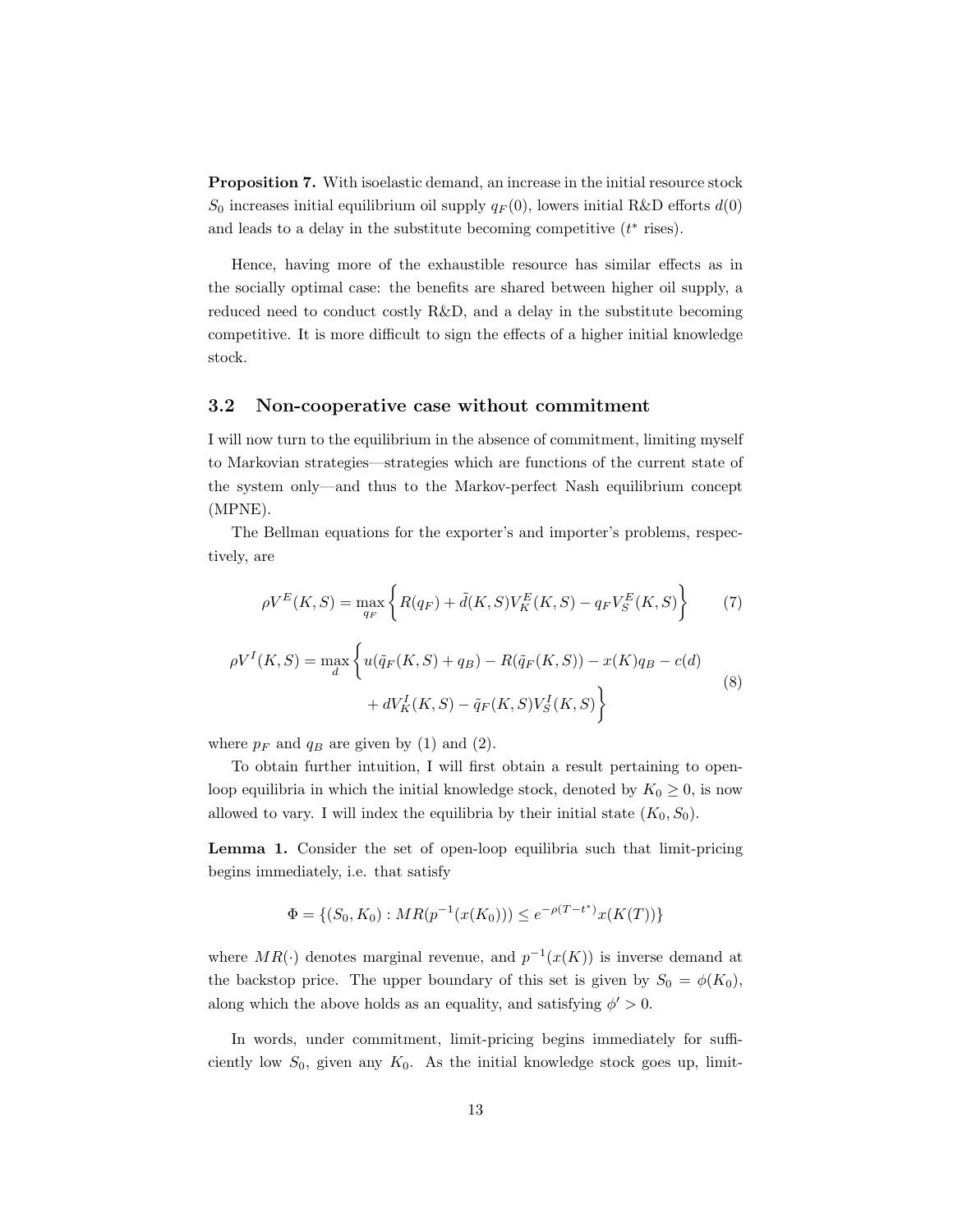pricing begin at higher resource stocks.

**Proposition 8.** In the set  $\Phi$ , the open-loop equilibrium coincides with a Markovperfect Nash equilibrium.

In other words, following the open-loop strategies (synthesised as functions of the state variables) is time-consistent once limit-pricing has started. The importer's strategy is not a function of the resource stock, and so the exporter cannot influence the importer's future actions. The exporter, on the other hand, will always limit-price, in which case the importer optimally develops the substitute technology as if the substitute did not exist.

I will now focus on a particular MPNE, one which indeed coincides with the open-loop equilibrium in the set  $\Phi$ . There is potentially a large set of equilibria which satisfy this condition. I will proceed to find one which is continuously differentiable in terms of the value functions outside the set  $\Phi$ . In other words, I am ruling out equilibria which feature coordinated jumps in strategies in the non-limit pricing stage.

Note that the payoffs along the locus  $S = \phi(K)$  are easy to calculate as they coincide with the open-loop case. It is then possible to reformulate the problem as a dynamic game in which the terminal time is the moment at which the economy enters the set  $\Phi$ , with the corresponding terminal payoffs. For either player's problem, if one now obtains a continuously differentiable function which satisfies the Bellman equation (with an interior solution) at all points outside the set  $\Phi$ , and which approaches the terminal value at all points along the locus  $S = \phi(K)$ , then the Bellman equation also yields the optimal strategies (Theorem 5.3 in Başar and Olsder (1999)). Note that, in particular, smooth pasting conditions are not required.

I investigate the closed-loop case outside the set  $\Phi$  numerically. In fact, the value functions turn out to be nondifferentiable at the regime boundary  $S = \phi(K)$ . Hence, the general method of discretisation with respect to time, followed by value function iteration using Chebyshev polynomials, will not work. Using B-splines to approximate the function produces a solution of poor quality near the regime boundary. Furthermore, it is more satisfactory to work in continuous time as the date of exhaustion is endogenous, and as the open-loop problem has been solved for the continuous-time case.

The first-order conditions to the above problems, with limit pricing not binding, are

$$
d^* \equiv d^*(V_K^I) = c'^{-1}(V_K^I)
$$
  

$$
q_F^* \equiv q_F^*(V_S^E) = MR^{-1}(V_S^E)
$$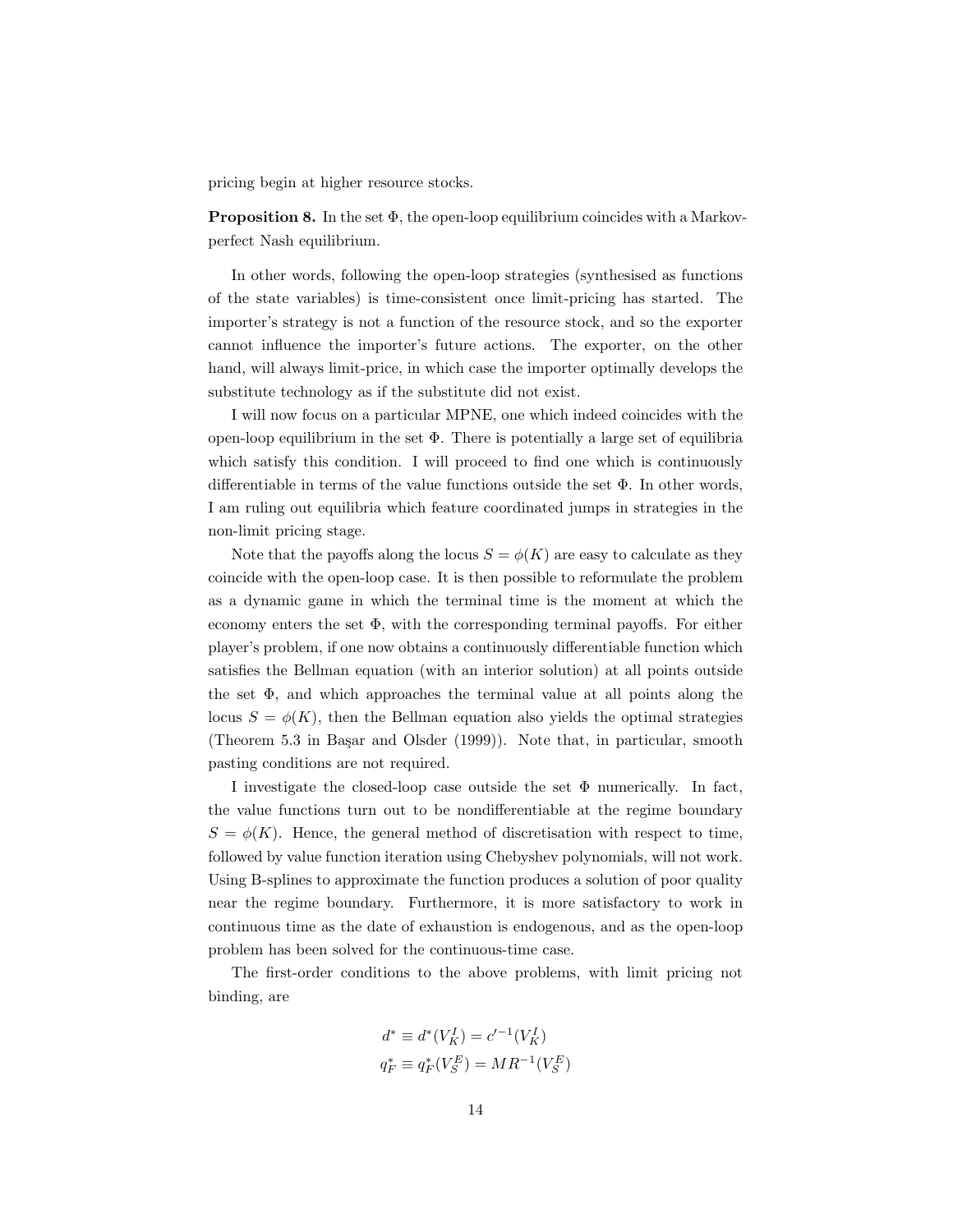Using these, the solution will satisfy

$$
\rho V^I = u(q_F^*) - q_F^* p(q_F^*) - c(d^*) + V_K^I d^* - V_S^I q_F^*
$$
  
\n
$$
\rho V^E = q_F^* p(q_F^*) + V_K^E d^* - V_S^E q_F^*
$$
\n(9)

where I have omitted the dependence of  $q_F^*$  and  $d^*$  on  $V_S^E$  and  $V_K^I$ , respectively. I will thus have to solve a system of two nonlinear partial differential equations. The boundary conditions will be given by the continuity of the value functions at the upper boundary of the set  $\phi(K)$ .

I solve the system as a functional problem using the collocation method: that is, I find *n*-dimensional approximations  $\tilde{V}^I$ ,  $\tilde{V}^E$  which satisfy the above system at *n* points (Judd (1998)). I am imposing smoothness in the set  $\Phi^{-1} \equiv [0, \overline{K}] \times$  $[0, \overline{S}] \backslash \Phi$  (for some  $\overline{S} > \phi(\overline{K})$ ). Thus, Chebyshev collocation with Chebyshev nodes should yield good results. In order to be able to use this, I transform the set  $\Phi^{-1}$  into a rectangle in  $(K, s)$  by using

$$
s \equiv \frac{S - \phi(K)}{\overline{S} - \phi(K)}\tag{10}
$$

implying  $s \in [0, 1]$ .

I will thus approximate transformed value functions  $v^I(K, s)$ ,  $v^E(K, s)$ , the partial derivatives of which satisfy, for  $i \in I, E$ ,

$$
v_K^i = V_K^i(K, S) + V_S^i(K, S)(1 - s)\phi'(K)
$$
  
\n
$$
v_s^i = V_S^i(K, S)(\overline{S} - \phi(K))
$$
\n(11)

The function approximations will be of the form

$$
\tilde{v}^i(K, s) = V^{\phi, i}(K) + sA^i G(s, K)
$$

where  $V^{\phi}(K)$  is the relevant value function at the limit-pricing boundary  $S =$  $\phi(K)$ , A is a coefficient matrix with dimensions  $(nm, nm)$ , and  $g(\cdot)$  is a  $(nm)$ vector of Chebyshev polynomials. Note that the boundary condition will be satisfied.

I now choose functional forms. Let utility be of the standard isoelactic form,  $u(q) = \frac{q^{1-\frac{1}{\eta}}}{1-\frac{1}{\eta}}$ . Let the backstop cost be given by  $x(K) = \underline{x} + \frac{\gamma}{2}(\overline{K} - K)^2$ . Let R&D costs be quadratic also:  $c(d) = \frac{\xi}{2}d^2$ . To illustrate the qualitative results, I parameterise arbitrarily with  $\eta = 2$ ,  $\xi = .01$ ,  $\gamma = 1.6(-4)$ .

For the approximation, I choose a 400-degree Chebyshev approximation, with 20 basis functions in each dimension. This yields a system with 800 equa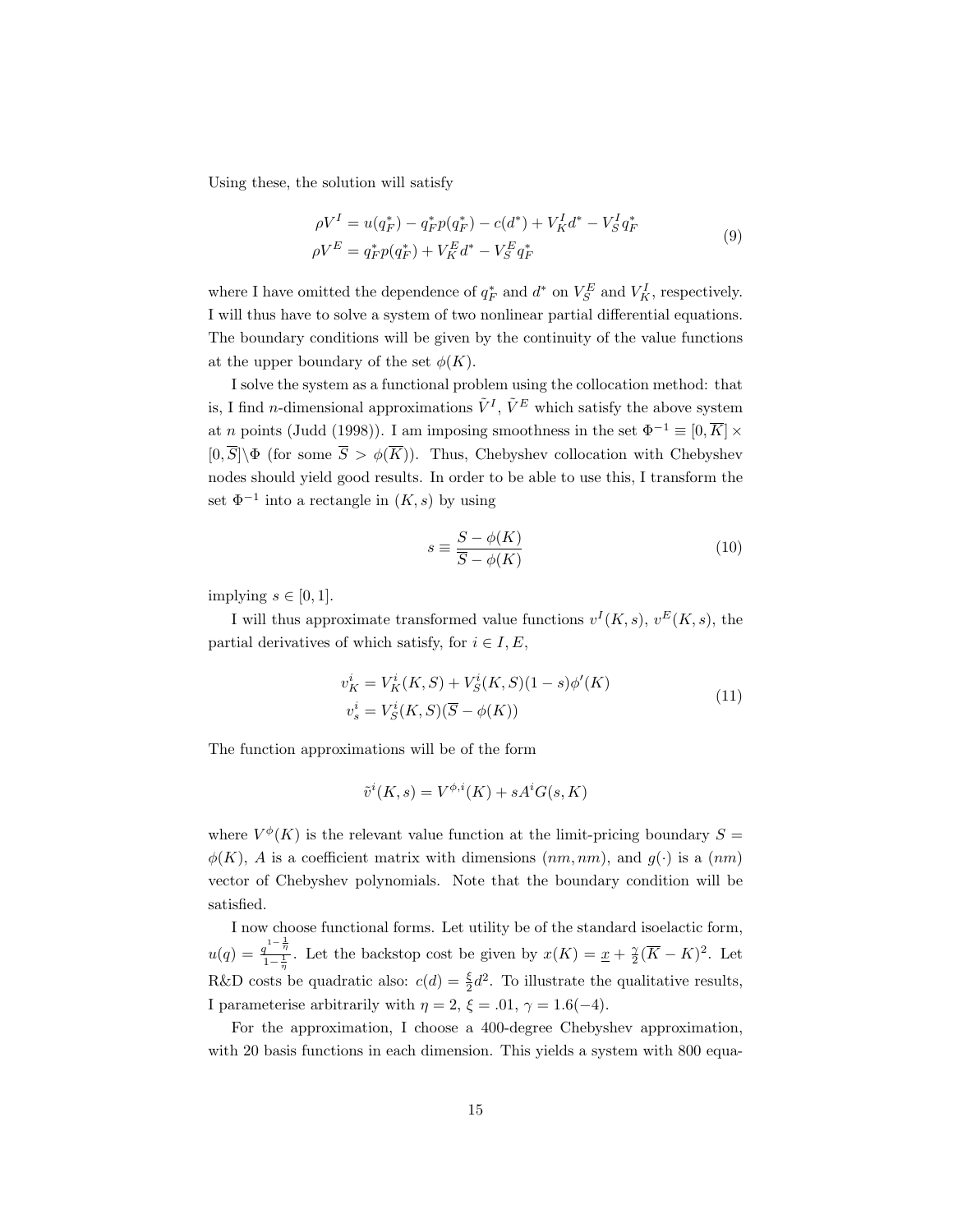tions and unknowns. I obtain the coefficients for the open-loop solution to use as my initial guess.

The system is solved rapidly by a standard non-linear rootfinding algorithm, probably largely due to the good initial guess. For initial guesses 'near' the openloop equilibrium values, the system converges to effectively identical results; for very different initial guesses, convergence does not occur. Euler equation errors are small, of the order of  $10^{-6}$  relative to the Euler equation values (Figure 4)<sup>10</sup>.

The results are displayed in Figures 5 to 8. As the system evolves, the economy travels towards the bottom right in the state space. Importer value (Figure 5) of course does not depend on the resource stock under limit pricing. Where limit pricing does not occur, higher initial resource stock implies higher value, as the exporter seeks to sell more of the plentiful resource early on. Importer value increases with the knowledge stock, reaching a maximum (corresponding to a permanent stream of constant resource use) when the backstop cost reaches its minimum (here at  $K = 250$ ).

Exporter value (Figure 6) increases with resource stocks, being zero when no resource exists. Higher knowledge stocks reduce value, up until the lower bound on backstop cost (although, with the parameterisation used, this effect is hard to distinguish in the figure).

Optimal actions, as functions of the state, are shown in Figures 7 and 8. When limit pricing is active,  $R\&D$  intensity of course coincides with the terminal path. It is also constant with respect to the resource stock. When limit pricing is not active, R&D intensity is lower (as in the open-loop case). There is a discontinuous jump in the actions at the locus where the regime switches into limit pricing. Immediately prior to the switch, a marginal unit of knowledge induces the exporter to sell more oil. This yields a marginal unit of surplus to the importer, but also depresses future value as the resource stock falls. The net impact is to lower the marginal value of R&D, and so the importer slows down R&D immediately prior to the switch, relative to the case under commitment. As soon as limit pricing begins, this effect disappears and R&D investment leaps up.

When limit pricing, the quantity of the resource sold is a function only of the knowledge stock. Before the start of limit pricing, resource sales are higher. Again, a discontinuity exists. Prior to the regime switch, oil extraction induces higher R&D efforts from the importer, which is costly to the exporter. Thus, the marginal value of the resource is lower, and the resource owner would extract more of it. Note that the model implicitly assumes that oil cannot be stored;

<sup>10</sup>One initial guess converged to a solution which was ruled out based on very large Euler equation errors.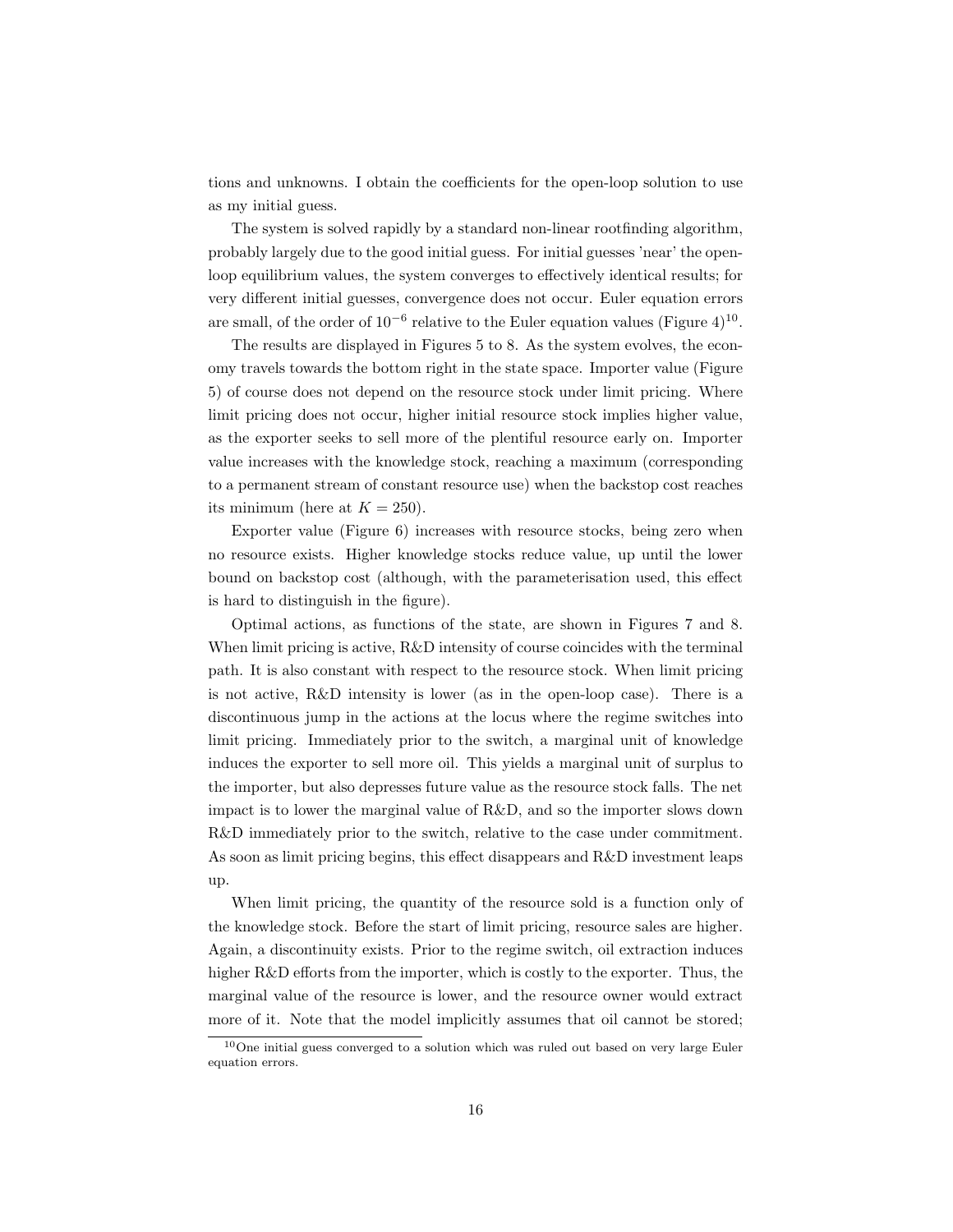

Euler eqn error (importer)

Figure 4: Euler equation errors for the two players, outside the collocation nodes, relative the the Euler equation LHS. The errors are less than one thousanth of a percent.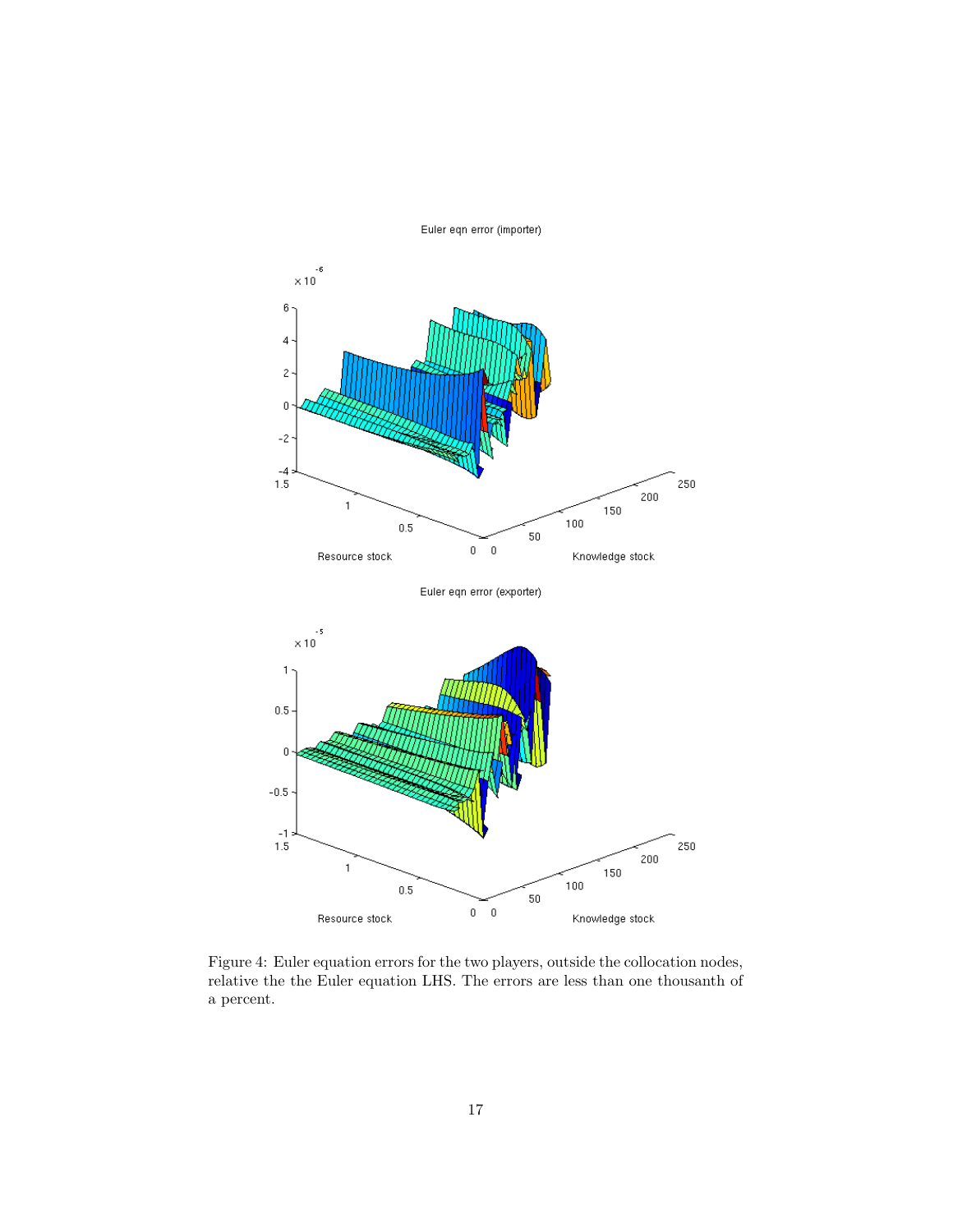

Figure 5: Resource importer value increases with knowledge, up to  $K = 250$  at which substitute cost achieves its minimum value. Under limit pricing, stocks of the exhaustible resource make the importer no better off. With oil stocks high relative to knowledge stocks, the resource is initially priced strictly below substitute and the importer value increases as more oil is supplied.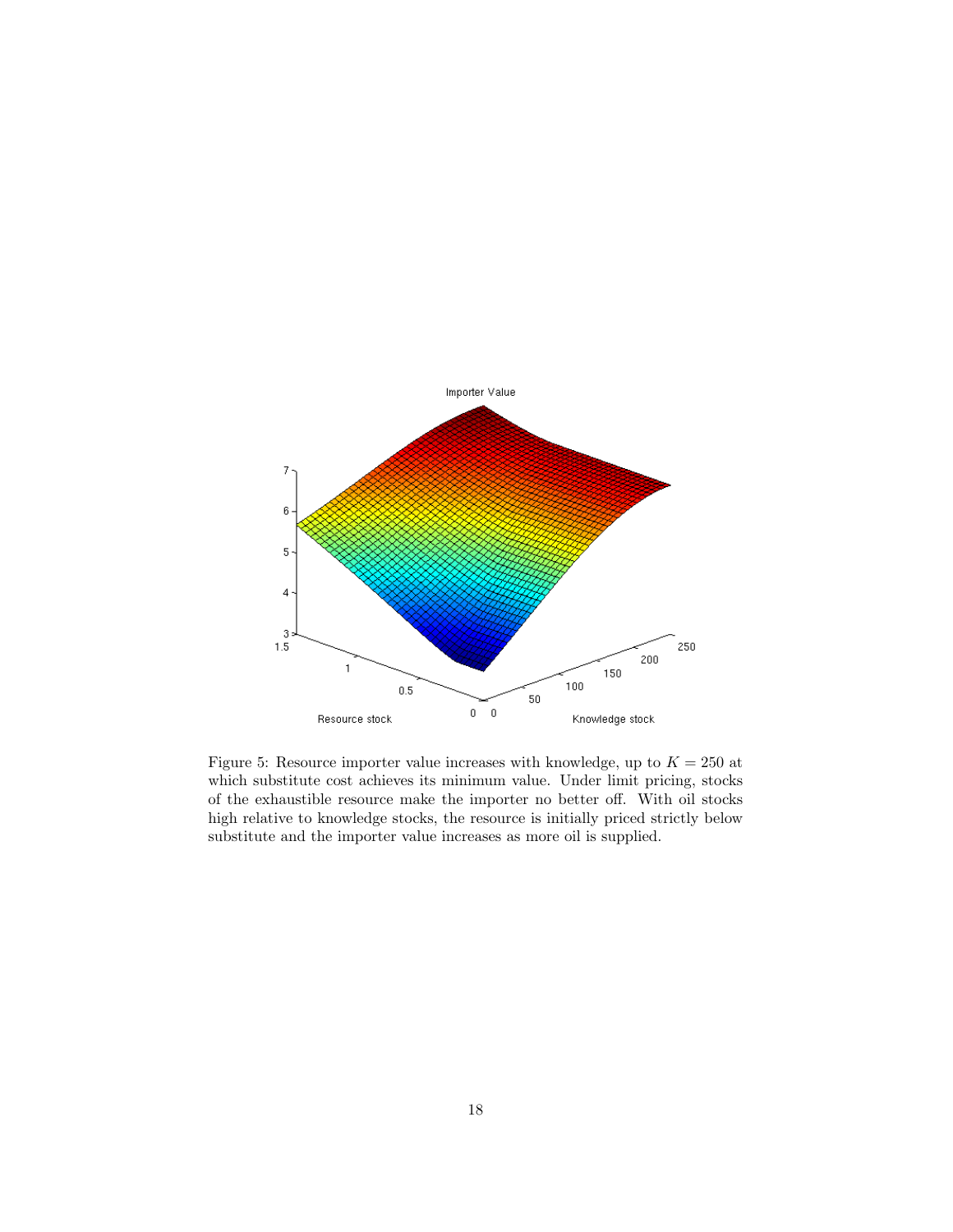

Figure 6: Resource exporter value increases with oil stocks. More competitive substitute (more knowledge) decreases value, up to the level after which substitute cost no longer falls (here  $K = 250$ ).

with storage, markets would arbitrage away jump in the oil price. With plentiful resource stocks, the exporter would rather conserve the resource. The resource has higher marginal value, in that conserving the stock will lower the R&D rate until limit pricing begins. This can be seen by using the envelope theorem on the Bellman equation to obtain

$$
\rho V_S^E = V_{KS}^E d + V_K^E \frac{\partial d}{\partial S} - V_{SS}^E q_F = \frac{dV_S}{dt} + V_K^E \frac{\partial d}{\partial S}
$$

and then integrating between  $t$  and the date at which limit-pricing begins,  $t^*$ , to get

$$
V_S^E\big|_t = e^{-\rho(t^*-t)} V_S^E\big|_{t^*} + \int_t^{t^*} e^{-\rho(z-t)} V_K^E\big|_z\,\frac{\partial d}{\partial S}\,\mathrm{d} z
$$

where the derivative of the value function at  $t^*$  is understood to refer to the left-hand side limit of the derivative. Note that the integral will, for the results obtained, be positive: this is the cumulative value of the marginal unit of the resource in terms of deterring R&D investment.

I will now consider the differences between the equilibria with and without commitment. The excess values when commitment is not possible, compared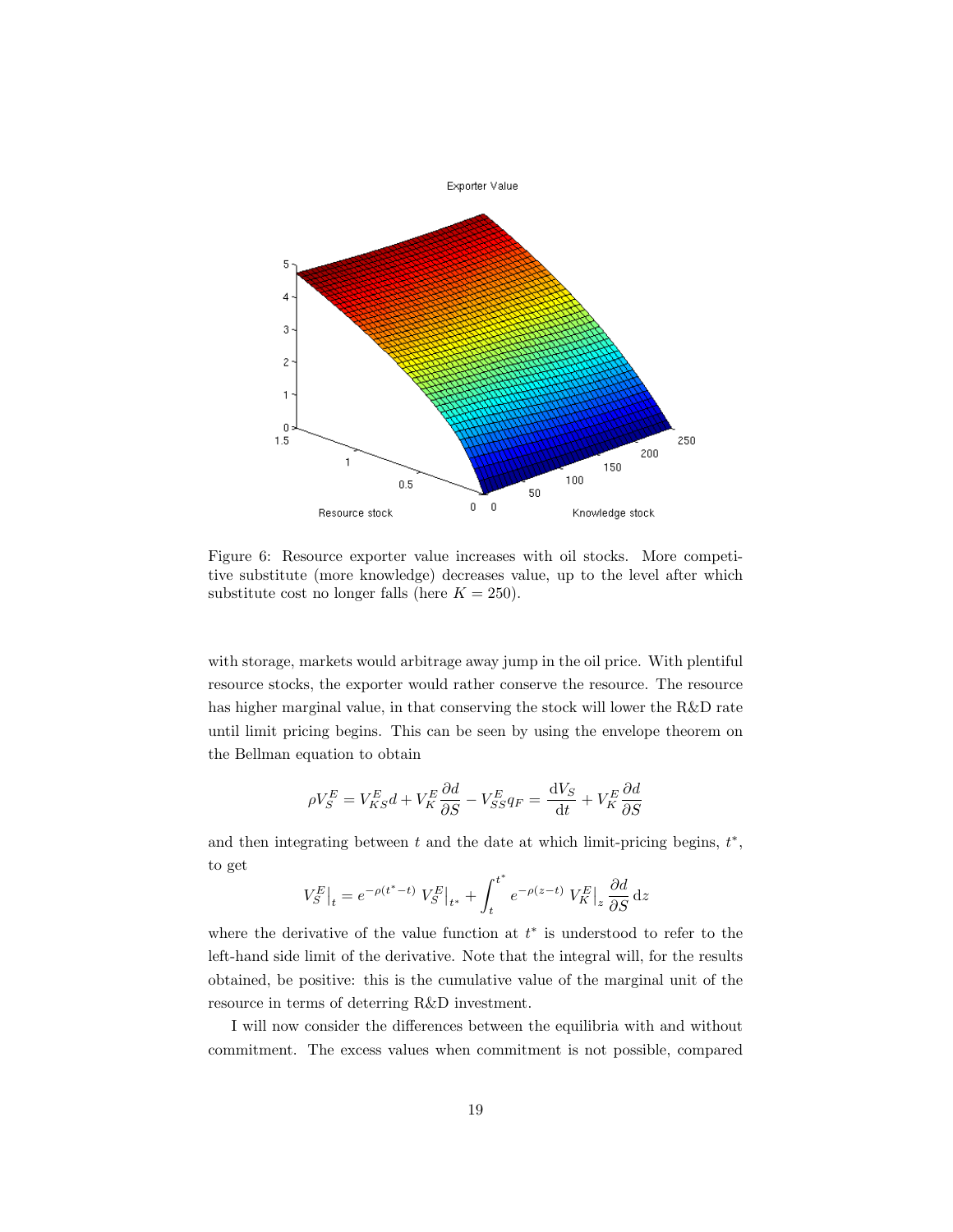

Figure 7: R&D intensity. Note that the axes have been reversed. Under limit pricing, the importer conducts R&D as per the terminal path (the concave part). For high oil stocks relative to knowledge stocks, oil is initially priced strictly below the substitute and the importer relaxes R&D efforts.



Figure 8: Exhaustible resource sales. Under limit pricing, extraction is determined by the substitute cost. For high oil stocks, relative to knowledge, exporter initially sells strictly more than the limit-pricing quantity.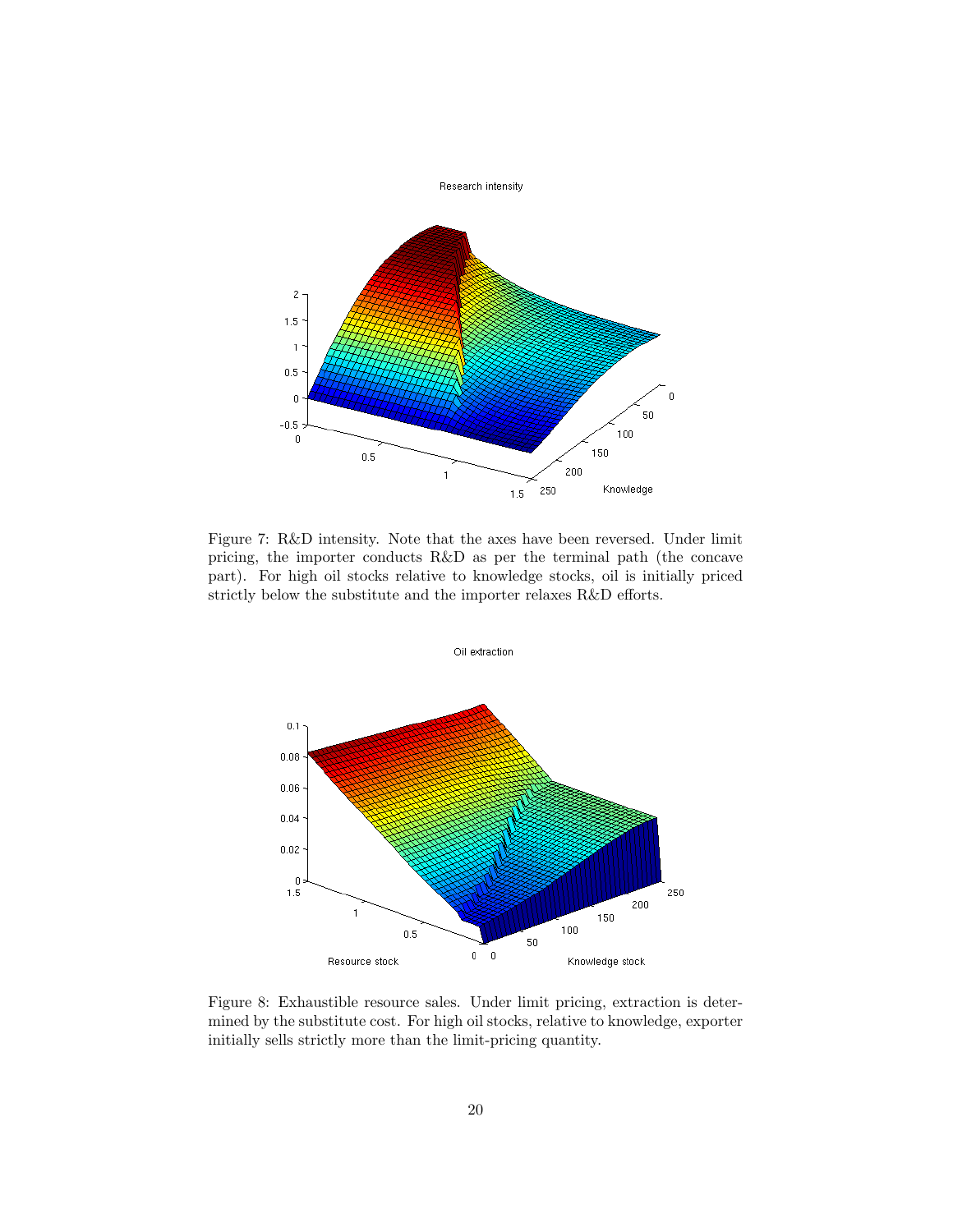

Excess importer value under discretion

Excess exporter value under discretion



Figure 9: The importer gains when commitment is not possible  $(top)$ , but the change in the value is at best just over 1%. The exporter loses by up to 3%.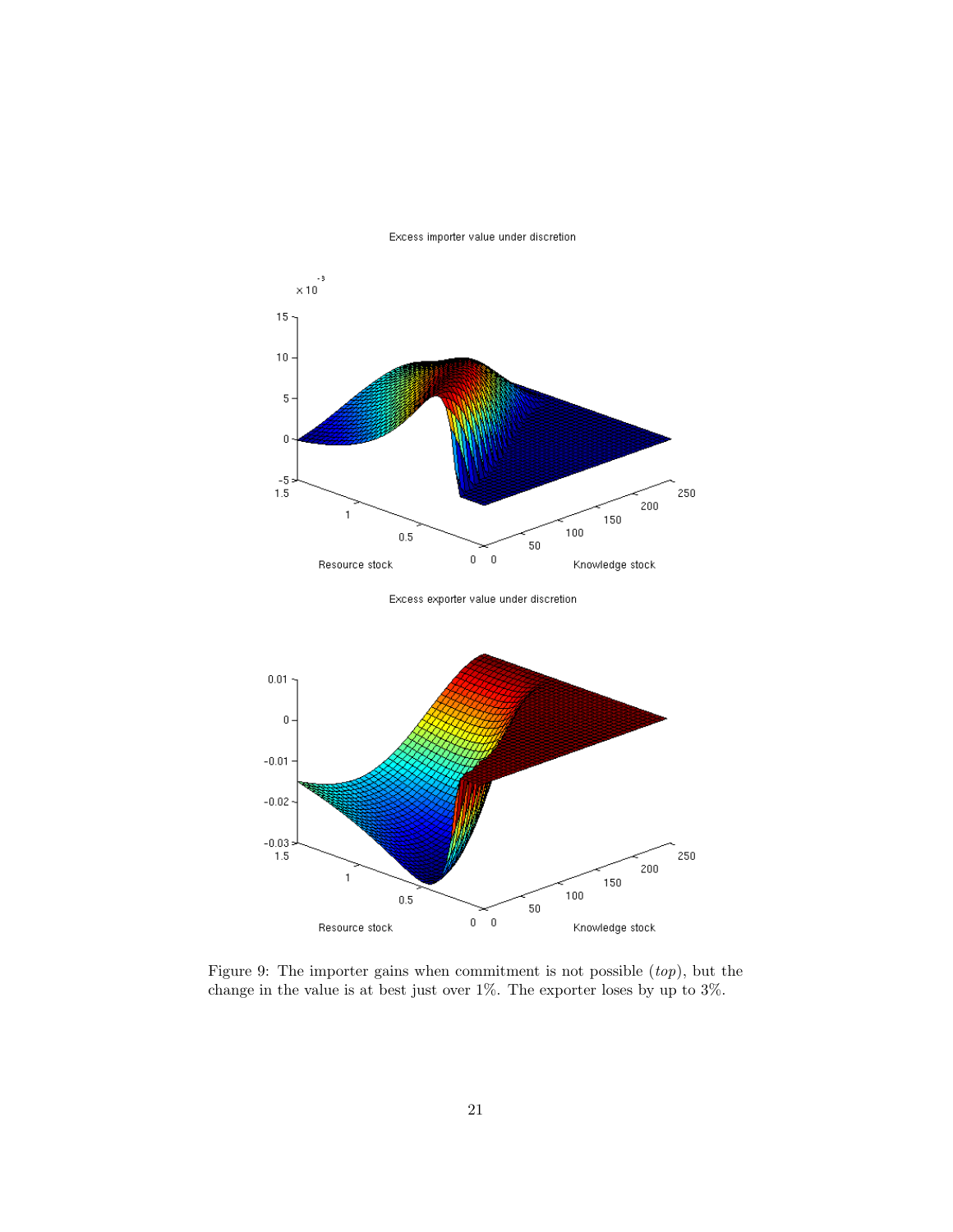

Excess research investment under discretion (Reverse axes)





Figure 10: Euler equation errors for the two players, outside the collocation nodes, relative the the Euler equation LHS. The errors are less than one thousanth of a percent.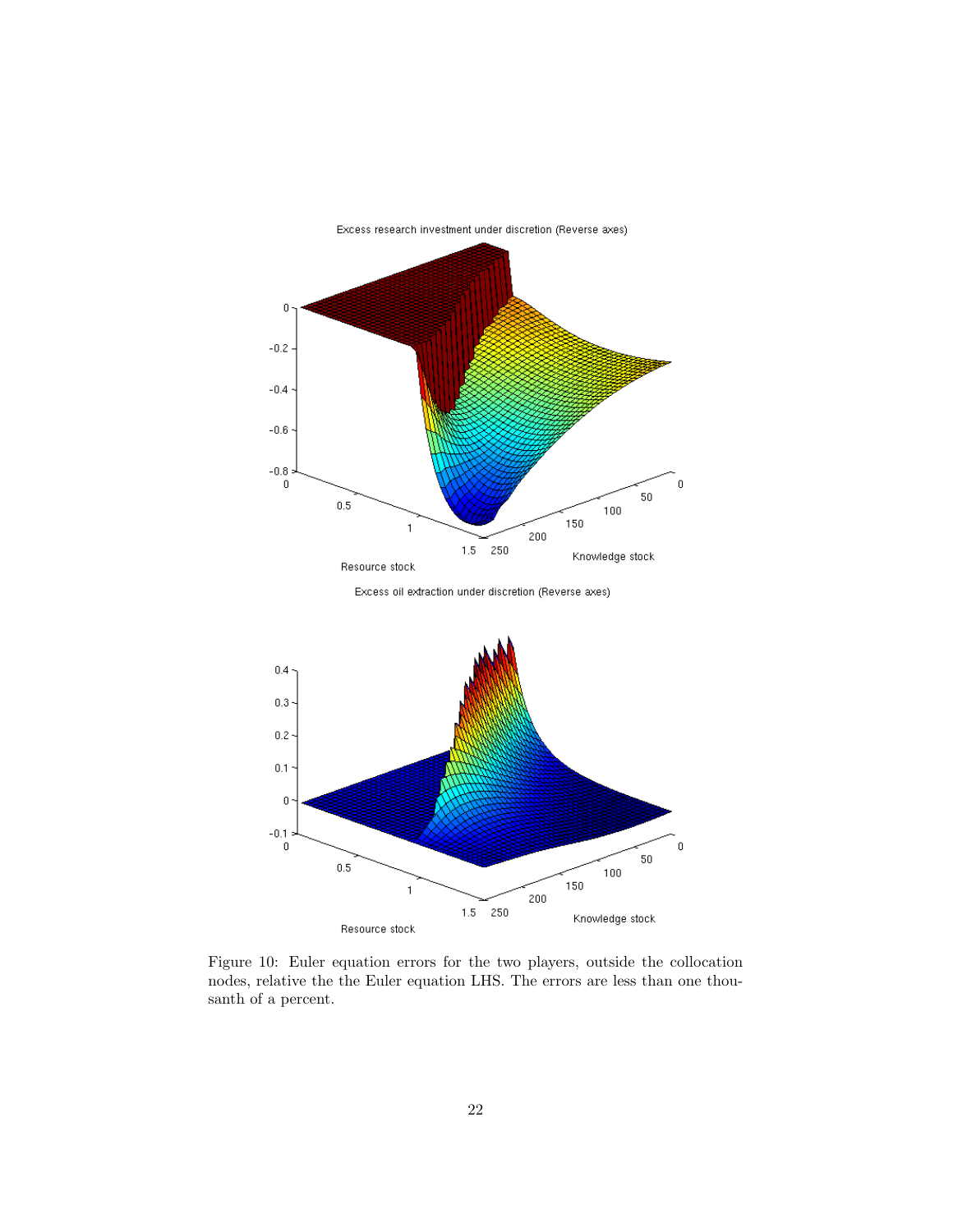

Figure 11: Price paths of the backstop resource (always decreasing) and the exhaustible resource (initially increases), for the commitment (open-loop) outcome (dotted red) and the discretionary (closed-loop) outcome (solid blue). Times of exhaustion are very close together and indicated by the dashed vertical line. Under discretion, initial resource prices are higher as the exporter tries to conserve the resource, in order to motivate lower R&D activity.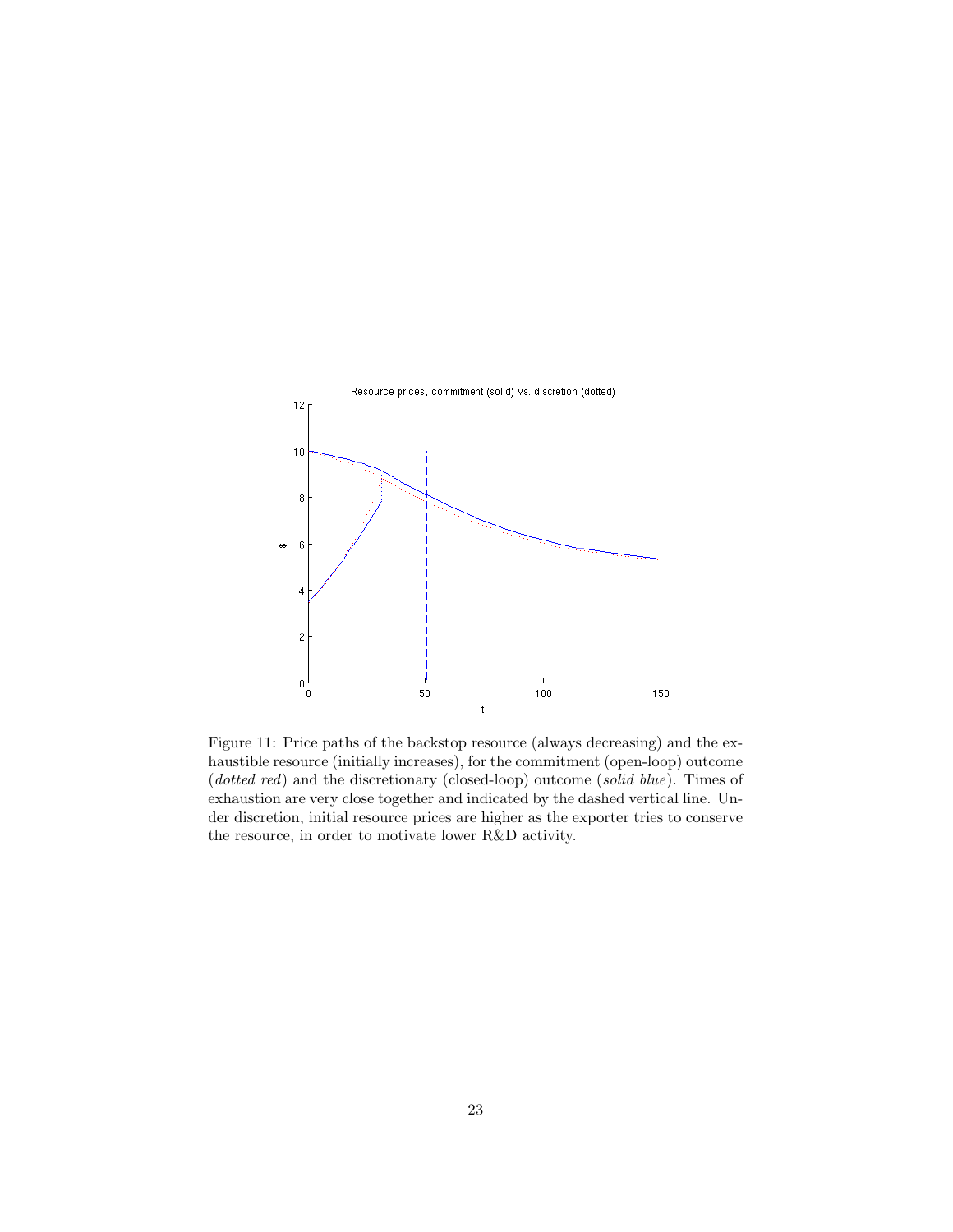

Figure 12: Resource stocks for the commitment (open-loop) outcome (dotted red) and the discretionary (closed-loop) outcome (solid blue). Times of exhaustion are very close together and indicated by the dashed vertical line; the dotted vertical lines indicate start of limit pricing.

to when it is, are shown in Figure 9. The importer gains is commitment is not possible, while the exporter loses, as the exporter is induced to sell more of the resource while the importer can relax R&D efforts (as explained above, and shown in Figure 10). Note that for high resource stocks, relative to knowledge, the exporter in fact reduces their extraction, compared to the commitment case.

Time paths of resource and backstop prices, and of the resource stock, are compared in Figures 11 and 12.

## 4 Stock pollution and economic exhaustion

I will now extend the model to take into account economic, rather than physical, exhaustion of the resource (Heal (1976)). Economic exhaustion occurs when resource extraction stops due to increasing extraction costs, rather than physical (total) depletion of reserves. This substantially increases the realism of the present model. I will also introduce a stock externality related to the cumulative use of the resource; the obvious motivation is climate change, resulting from the use of fossil fuels. Jointly, the two assumptions introduce interesting new dynamics to the model.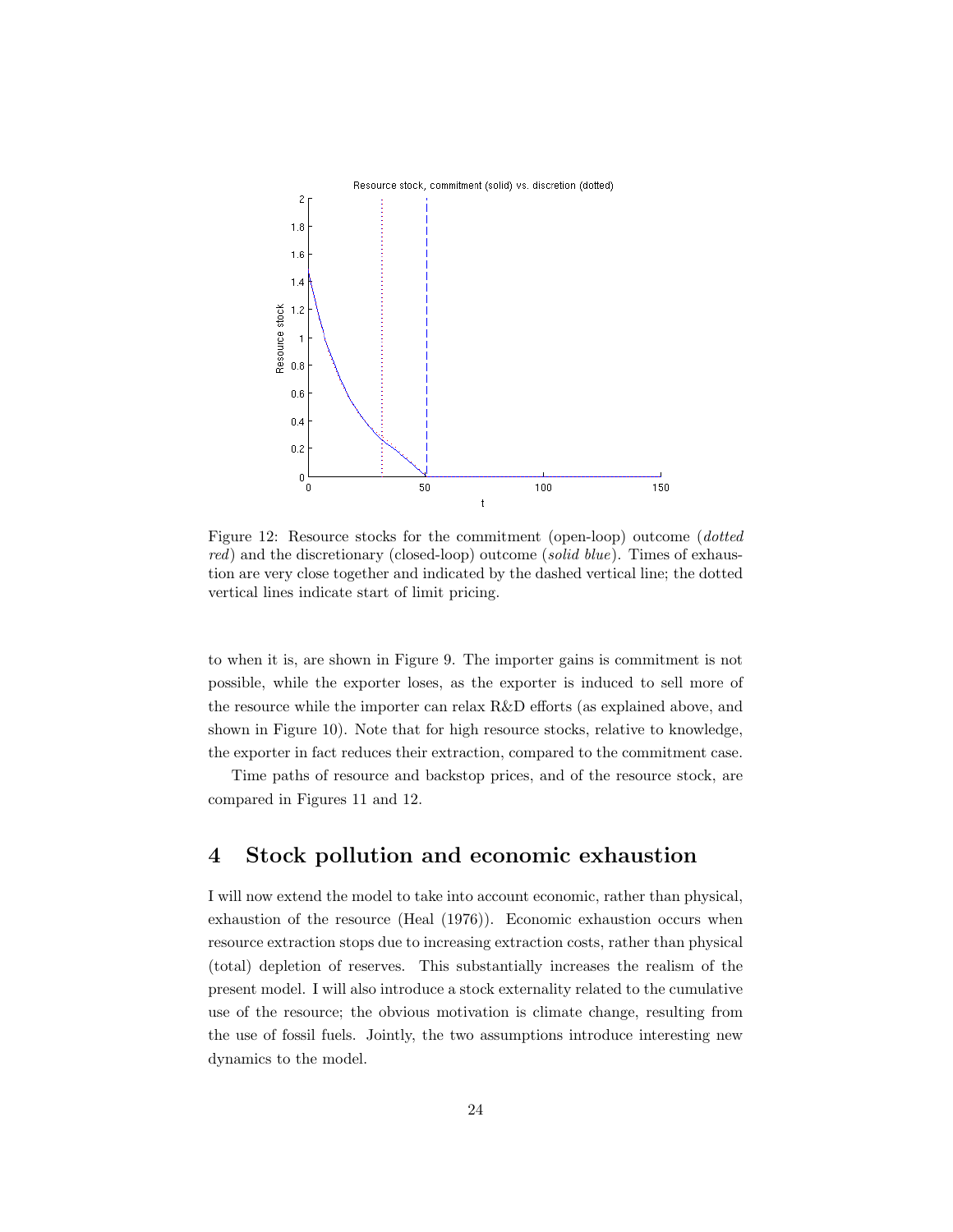I will illustrate the basic dynamics by solving the special case in which limit pricing begins immediately at the start of the game.

Consider first the inclusion of stock-dependent extraction costs for the exporter. The objective function now becomes

$$
\max_{p_F} \int_0^\infty e^{-\rho t} q_F(p_F; K) p_F - q_F(p_F; K) C(S) dt \tag{12}
$$

where  $C' < 0$ ; in other words, the unit extraction cost increases as the remaining resource stock falls. The exporter's control variable is now the oil price; this allows the importer to affect resource supply by pricing the exporter out of the market.

The importer's problem becomes

$$
\max_{d(t)} \int_0^\infty e^{-\rho t} \left( u(q_F + q_B) - p(q_F)q_F - x(K)q_B - c(d) - Z(G) \right) dt \tag{13}
$$

$$
\dot{G} = q_F, G(0) = G_0 \tag{14}
$$

$$
\dot{K} = d, K(0) = K_0 \tag{15}
$$

where  $G(t)$  denotes the stock of greenhouse gases in the atmosphere. I assume away natural decay of the atmospheric stock; this simplifies the problem and is a fair approximation of reality, with drawdown of carbon dioxide into the deep oceans and eventual mineralisation occurring at timescales much longer than those typically considered in economic problems.  $Z(\cdot)$  yields damages due to climate change impacts, which enter welfare additively as a function of the greenhouse gas stock (implicitly proxying changes in the climate system).<sup>11</sup>

Note that the models below are not open-loop equilibria, but rather control problems where the importer recognises the exporter will limit price. Solving the actual open-loop equilibrium is more involved, as the Hamiltonian is discontinuous in the limit-pricing stage and standard theorems in control theory do not apply. However, the control problem as formulated here illustrates the mechanisms underlying the feedback equilibrium.

#### 4.1 Equilibrium with immediate limit pricing

To retain tractability, I will focus on cases in which limit pricing begins immediately, i.e.  $t^* = 0$ . As before, limit pricing eliminates any strategic dimensions to the game.

<sup>&</sup>lt;sup>11</sup>This is a common assumption in the integrated assessment literature. However, damages could be argued to depend more on the rate of change of climate, rather than of the degree of change over preindustrial.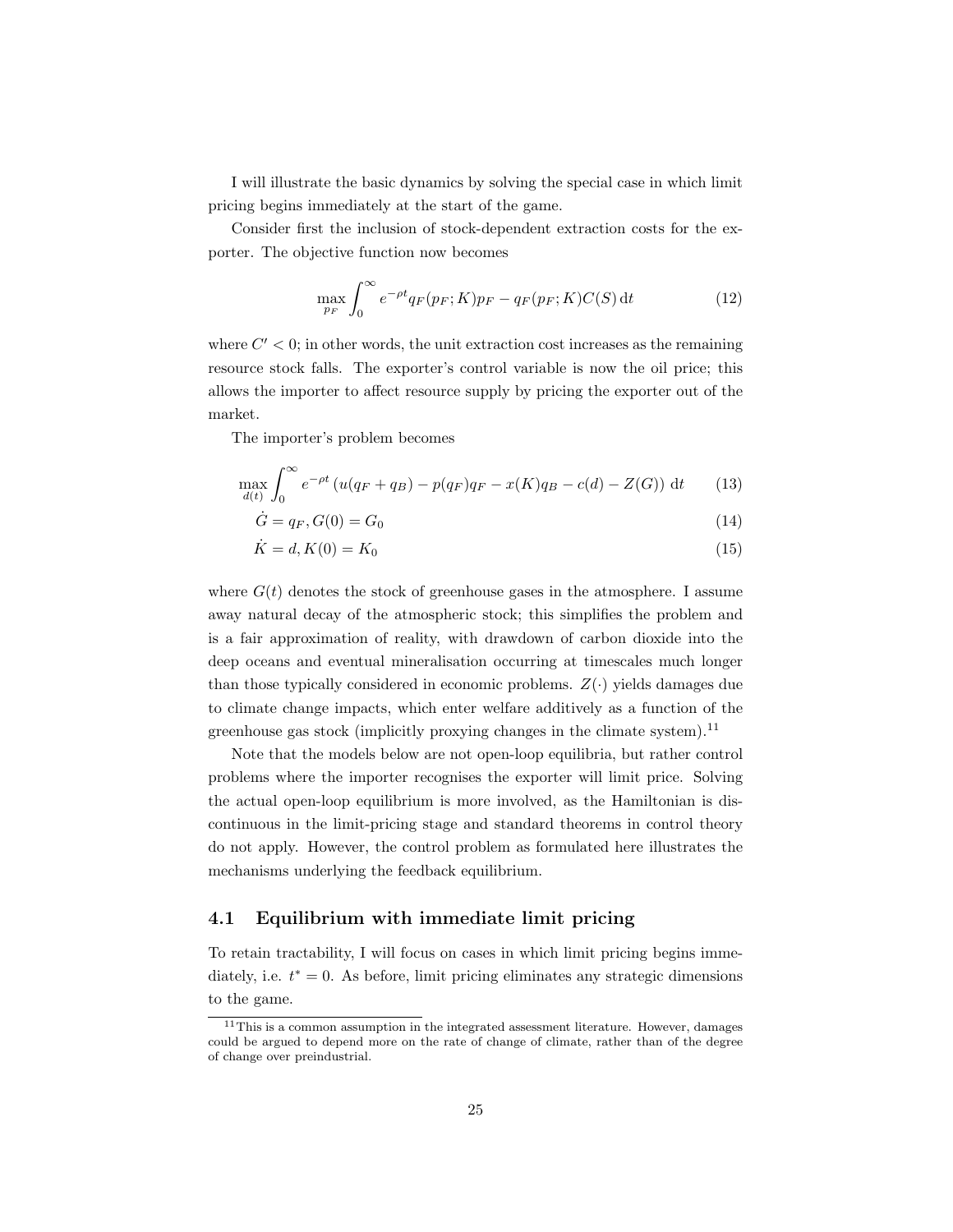Definition 2. Given some instance of the model, the *reference equilibrium* is the equilibrium of the same instance absent the externality. Note that the R&D process in the reference equilibrium will follow the terminal path at all dates.

**Proposition 9.** With no extraction costs, and in the case  $t^* = 0$ , taking the externality into account reduces the optimal R&D rate (for any level of knowledge).

If the resource is supplied by a limit-pricing monopolist, it is optimal to slow down the development of substitutes to the polluting resource. The pollutant introduces an extra cost to investing in substitutes: a fall in the substitute price forces the monopolist to supply larger amounts of the polluting resource while stocks remain positive, thus raising the damage costs due to near-term pollution impacts.

With extraction costs present, the choice of R&D intensity has a third effect: it also influences the ultimate fraction of the resource extracted. A marginal unit of knowledge will imply exhaustion at a lower level of cumulative extraction, as it lowers the unit cost of producing the backstop, relative to the unit extraction cost of the exhaustible resource. This effect will encourage faster development of the backstop. However, the prospect of higher near-term pollution will still tend to deter it. The overall effect on the R&D process will depend on the balance of these effects.

Prior to exhaustion, the exporter will simply satisfy the entire inverse demand at the backstop price:  $q_F = p^{-1}(x)$ ,  $q_B = 0$ . Exhaustion occurs when extraction becomes unprofitable, i.e. the unit extraction cost equals the price:

$$
C(S(T)) = x(K(T))
$$
\n<sup>(16)</sup>

Following exhaustion, the stock externality presents a constant burden on welfare but does not affect incentives to conduct R&D. The economy will thus follow the terminal path. Hence, the importer's problem is to solve

$$
\max_{d(t),T} \int_0^T e^{-\rho t} \left( u(p^{-1}(x)) - xp^{-1}(x) - c(d) - Z(G) \right) dt
$$
  
+  $e^{-\rho T} \left( \pi^{\infty}(K(T)) - \frac{Z(G(T))}{\rho} \right)$ 

where  $\pi^{\infty}(K)$  denotes the welfare obtained from resource use following the terminal path after exhaustion. The choice of  $T$  is constrained by equation (16). I will focus on cases in which exhaustion is, indeed, economic:  $S(t)$  is always strictly positive. Denoting the optimal values by an asterisk: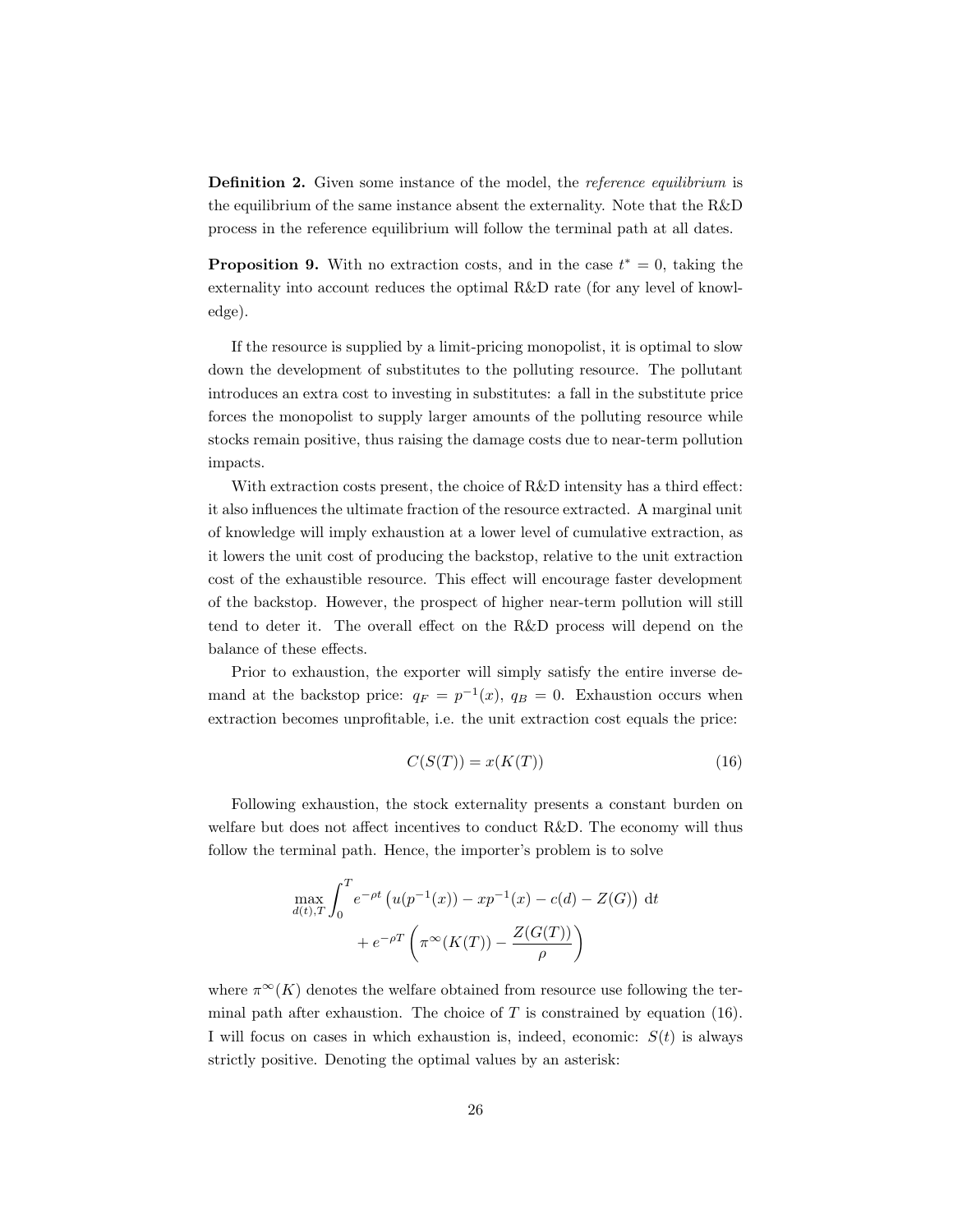

Figure 13: Alternative trajectories in  $(K, \lambda_K)$ -space. Note that R&D intensity is monotonic with respect to  $\lambda_K$ . If the concern for long-term damages outweighs the near-term pollution impacts (dashed line), initial R&D intensity is higher than in the case without the externality (terminal path; dotted line). High near-term damages can lead to initial R&D intensity being lower than without the externality (solid line), although eventually it will become optimal to start intensive R&D to halt resource use. Both trajectories feature a discontinuous fall in R&D intensity as soon as economic exhaustion occurs.

Proposition 10. Initial R&D intensity may be higher or lower in the equilibrium with the externality and extraction costs, compared to the reference equilibrium:  $d^*(0) \leq d_{\text{ref}}(0)$ . Immediately preceding exhaustion, R&D intensity is higher for the given level of accumulated knowledge than in the reference equilibrium, as the importer drives down the backstop price in order to shut the polluting resource out of the market:  $\lim_{t \to T^{*+}} d^*(K^*(t)) > d^{\infty}(K^*(T^*)).$ If initial intensity is lower than in the reference equilibrium, it will equal the reference equilibrium rate just once, being lower always before and higher always after. As soon as exhaustion occurs, the R&D rate jumps discretely down to the terminal path.

In words, in the run-up to exhaustion, the importer will always race to drive the polluting resource out of the market (Figure 13). This way, the importer avoids the marginal damages due to long-term pollution (suffered in perpetuity). Of course, R&D also makes energy cheaper as in the case without the externality. Once oil is rendered uncompetitive, R&D intensity falls discretely to the terminal path: the additional marginal value to R&D, associated with the prospect of shutting out the polluting resource, has already beem realised.

If marginal damages at low levels of pollution are fairly significant, relative to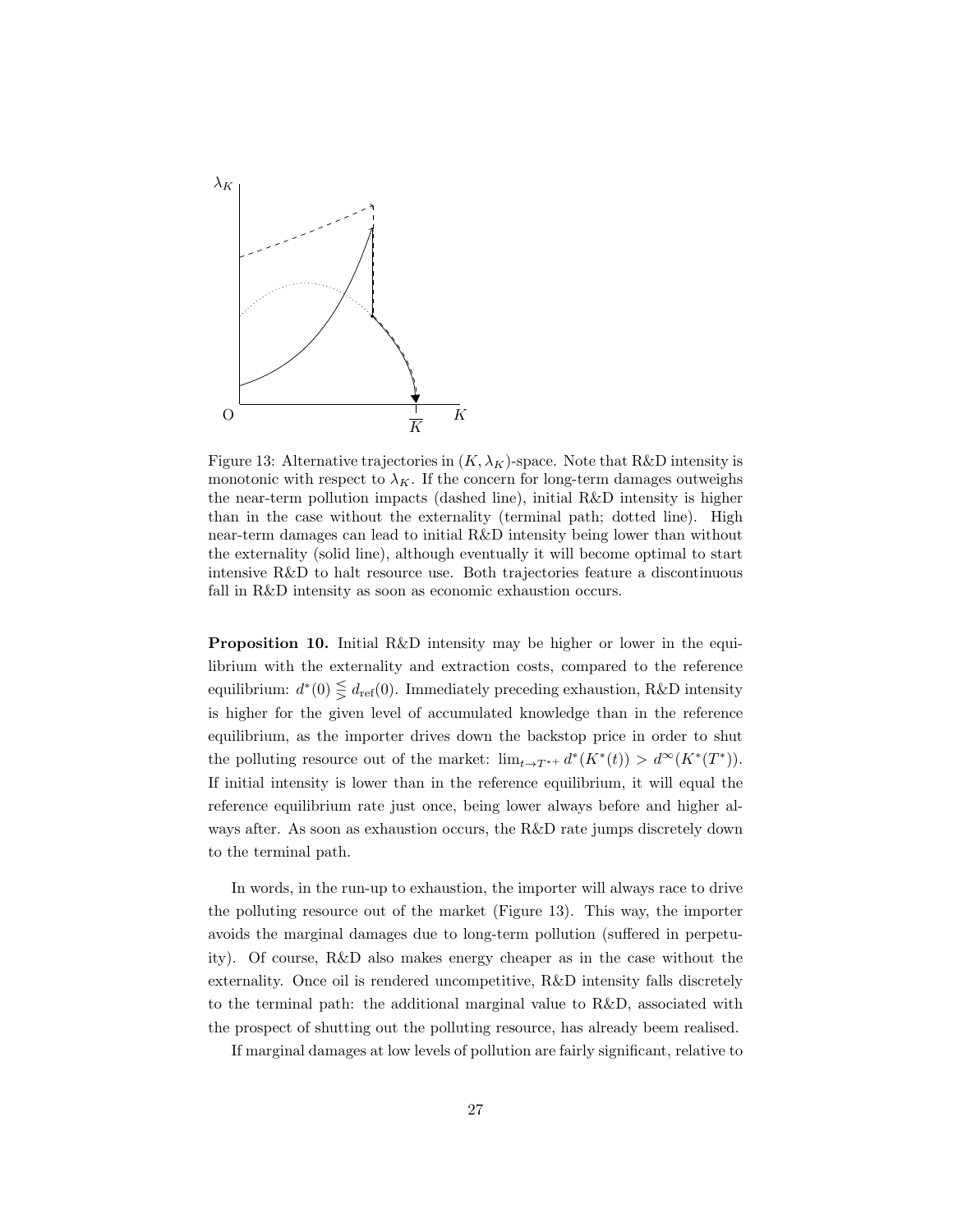the long-term damages, and the resource is plentiful, then early R&D efforts may be below the reference rate: the importer wants to delay short-term damages by delaying R&D (thus keeping short-term extraction rates low). In this case, there will come a unique point in time at which the importer starts to focus more on long-term concerns, beginning the crash programme; after this moment, R&D rates exceed the corresponding rates without the pollution problem, until the resource is exhausted.

## 5 Conclusions

I have analysed strategic competition between a resource exporter, selling an exhaustible resource, and a resource-consuming country, able to gradually improve, with convex per-period costs, a perfect substitute to this. Per-period convex costs imply that the cost of developing the resource are optimally spread out across time. With incremental technological progress, the non-cooperative outcome features three stages. Initially, the resource is priced strictly below the substitute cost, with decreasing resource use (thus increasing resource price) over time. After the substitute becomes competitive, the resource exporter will price oil just below the substitute, in order to keep the substitute off the market. As technological progress keeps making substitutes cheaper, the resource exporter is forced to supply increasing quantities. The path of resource extraction is thus non-monotonic. Finally, once the resource is depleted, the importer switches to the backstop technology. Unlike most other models of resource extraction and substitute development, the present model explains why R&D is undertaken even when the substitutes are far from being competitive against the resource.

When use of the exhaustible resource results in a stock pollution externality as climate change follows from consumption of a fossil fuel such as oil—limitpricing behaviour implies that, in the absence of carbon prices, it will be optimal to slow down research. The importer effectively controls oil supply; aggressive R&D programs will just result in the oil stock being depleted faster, leading to greater emissions. With oil extraction costs increasing as supplies dwindle, there is a third effect: R&D can make oil obsolete, actively bringing the oil age to a close with a part of the resource remaining unused. I have shown that this effect will always eventually dominate. As exhaustion looms close, the importer will race to drive the polluting resource out of the market.

These findings are important, as they inform the public debate over whether technological programs would prove to be a workable climate policy instrument,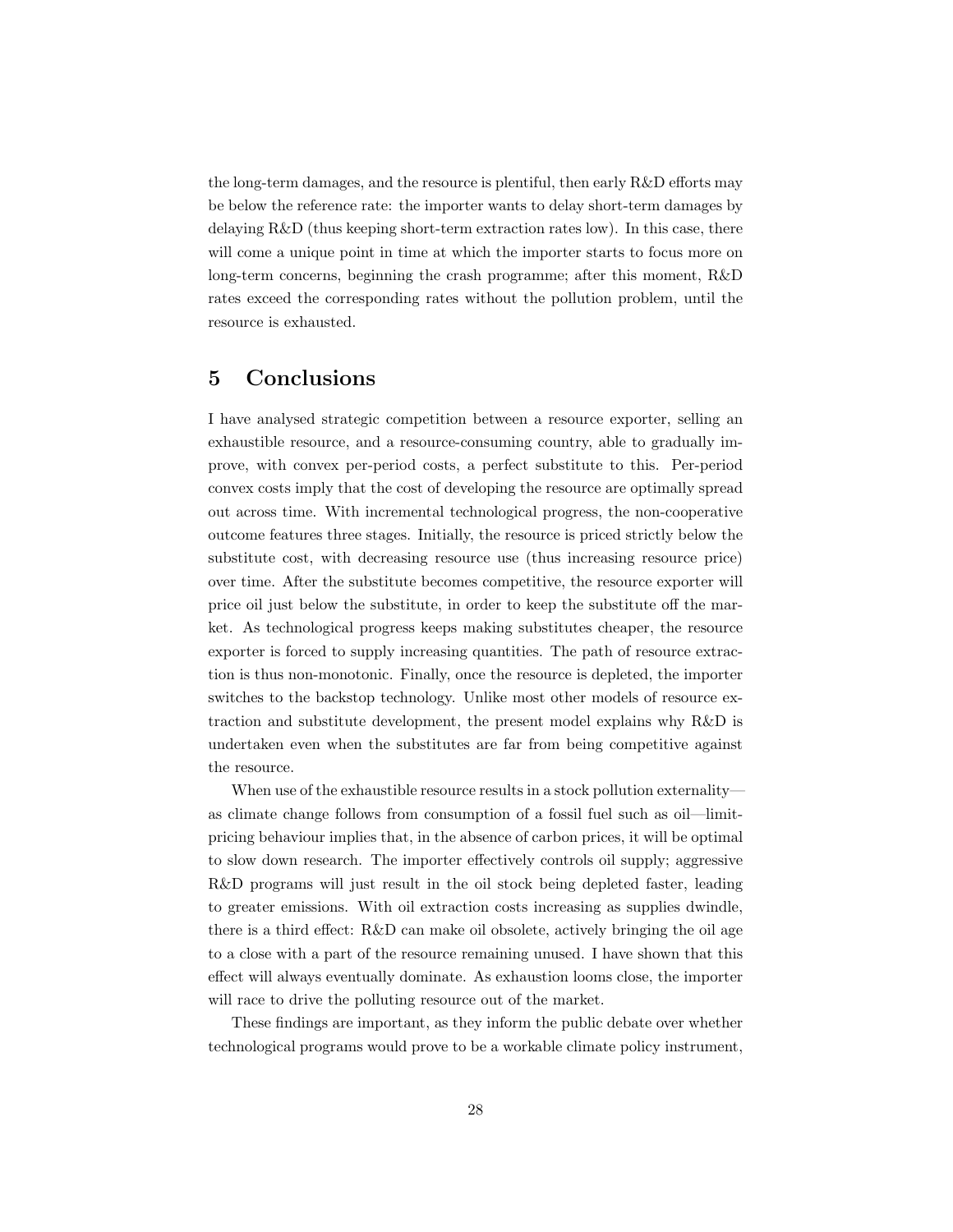if carbon pricing remains politically difficult. Aggressive R&D subsidies can be used to wean economies off oil, provided that the moment of (economic) exhaustion is relatively close. However, if oil can be expected to remain competitive with the substitutes for a long time, more aggressive R&D may only result in greater near-term emissions, possibly aggravating climate change. Hence, the optimal response may still be to initially slow down R&D efforts. These results are necessarily indicative only, due to the simplicity of the model (Hart and Spiro (2011)). Nevertheless, they give partial intuition to a particular outcome of climate policy which has not been considered previously.

In the present paper, research into substitutes to oil has been a function of the government. An obvious extension of the model would be to consider what kinds of market incentives could yield a decentralised backstop development process. This remains work in progress.

# Appendices

#### A The cooperative outcome

Proof of Proposition 1. EXISTENCE: TO BE WRITTEN.

If the upper bound  $\overline{K}$  is reached in finite time  $t^{**}$ ,  $\lambda_K(t) = 0$  for  $t \geq t^{**}$ . Then it is immediate from the theory of ordinary differential equations that a unique solution exists to the initial value problem given by equations (4c) and (4e), with  $K(t^{**}) = \overline{K}$ ,  $\lambda_K(t^{**}) = 0$ .

If the upper bound is never reached, i.e.  $\overline{K} = \infty$ , the system does not reach a steady state; instead, R&D continues forever:  $d(t) > 0$ , for all t. It has to be shown that only one path is consistent with the transversality condition (4g). Suppose such a path exists. A necessary condition is  $\lim_{t\to\infty} e^{-\rho t} \lambda_K = 0$ . Rearranging (4e), integrating across the interval  $s \in [t, t_0)$  and taking the limit as  $t_0 \to \infty$ , I obtain

$$
\lambda_K(t) = -\int_t^{\infty} e^{-\rho(s-t)} q_B(s) x'(K(s)) \, \mathrm{d}s \tag{17}
$$

The assumptions on  $x(\cdot)$  and (4c) imply that  $K \to \infty$ , and  $\lim_{t \to \infty} x'(K(t))$  $= 0$ . Denoting the quantity of backstop resource consumed at the minimum price by  $\overline{q}_B$ ,  $\lambda(t) < \int_t^{\infty} e^{-\rho(s-t)} \overline{q}x'(K(t)) ds \to 0$ . The assumptions on  $c(\cdot)$  then dictate that also  $d \to 0$ .

A stage-two phase diagram in  $(K, \lambda_K)$ -space is presented in Figure 14a.  $\dot{K}$  >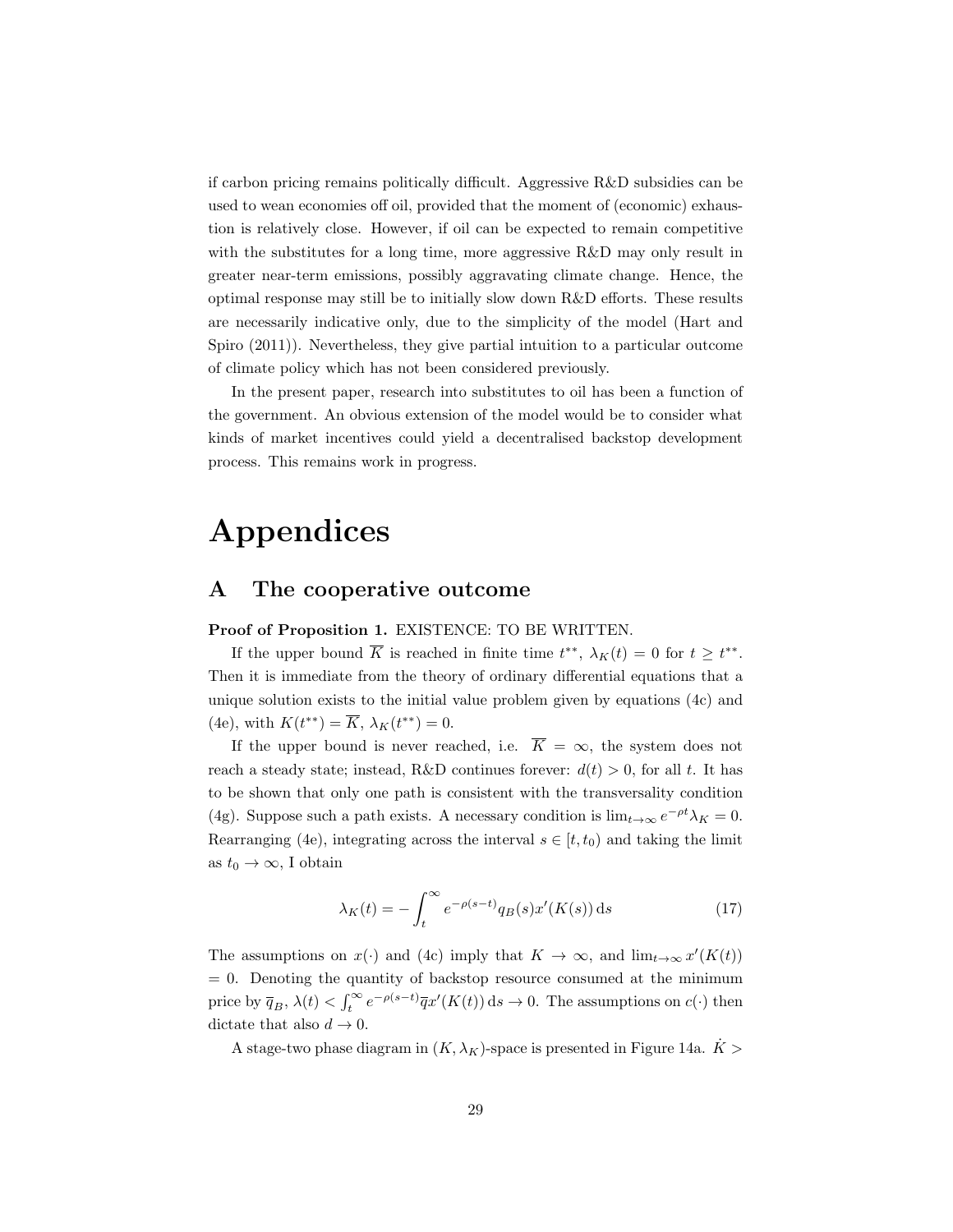0 for all  $\lambda_K > 0$ , with loci  $\dot{K} = 0$  located at  $\lambda_K = 0$ . The loci of points  $\dot{\lambda}_K = 0$ is illustrated; it is decreasing and approaches the  $K$ -axis asymptotically. The optimal path has to be sandwiched between the two loci. This path is unique. Suppose it weren't; then there would exist two paths  $\lambda_K^1(K)$  and  $\lambda_K^2(K)$ , both asymptotically converging to the K-axis. Suppose  $\lambda_K^1(\tilde{K}) > \lambda_K^2(\tilde{K})$ , for some  $\tilde{K}$ . As K increases, the vertical distance between the two paths would have to decrease. However, at  $\tilde{K}$ 

$$
\frac{\mathrm{d}(\lambda_K^1 - \lambda_K^2)}{\mathrm{d}K} = \frac{\dot{\lambda}_K^1}{\dot{K}^1} - \frac{\dot{\lambda}_K^2}{\dot{K}^2}
$$

$$
= \frac{\dot{\lambda}_K^1}{r^1} - \frac{\dot{\lambda}_K^2}{r^2} > 0
$$

as both terms are negative, and decreasing in absolute value with  $\lambda_K$ . Hence the paths would diverge, while converging towards zero—a contradiction.  $\Box$ 

**Proof of Proposition 2.** The backstop will always be used eventually as  $u'(0)$  $x(0)$ . Note that this implies that  $\lambda_K(0) > 0$ ; otherwise the costate variable will become negative and the transversality condition (4g) is not met (note that  $x'(\cdot) < 0$ ). For the same reason,  $\lambda_K(t) = 0$  is only possible for  $t \geq t^{**}$  (in fact, integrating (4e), one confirms that, if  $t^{**}$  is finite, then  $\lambda(t) = 0$  for  $t \geq t^{**}$ ). But then, due to the assumptions on  $c(\cdot)$ , research takes place at all times until the attainment of the lower bound (if ever):  $d > 0$  for all  $t < t^{**}$ .

Suppose there is an interval of time of non-zero length such that both resources are used simultaneously. Then, from the first-order conditions, during this period  $\lambda_S = x$ . Taking time derivatives and using (4d),  $0 \le \rho \lambda_S =$  $x'(K)d < 0$  which is a contradiction. Hence, there cannot exist an interval during which both resources are used.

That the exhaustible resource will be used up entirely is immediately implied (4a) and (4f). Marginal utility of resource consumption increases in stage one; in stage two, as the backstop cost decreases, marginal utility decreases. This yields the monotonicity properties of resource use over time. Prior to the time of switch  $t^*, \dot{\lambda}_K > 0$  (as  $q_B = 0$ ). This yields the monotonicity of R&D intensity prior to the switch.

In  $(K, \lambda_K)$ -space, following exhaustion, we have

$$
\left.\frac{{\rm d}\lambda_K}{{\rm d} K}\right|_{q_B>0}=\frac{\dot\lambda_K}{\dot K}=\frac{\rho\lambda_K+p^{-1}(x(K))x'(K)}{(c')^{-1}(\lambda_K)}\le\frac{\rho\lambda_K}{(c')^{-1}(\lambda_K)}=\left.\frac{{\rm d}\lambda_K}{{\rm d} K}\right|_{q_B=0}
$$

and so the path will lie below the terminal path in  $(K, \lambda_K)$ -space (Figure 14a).  $\Box$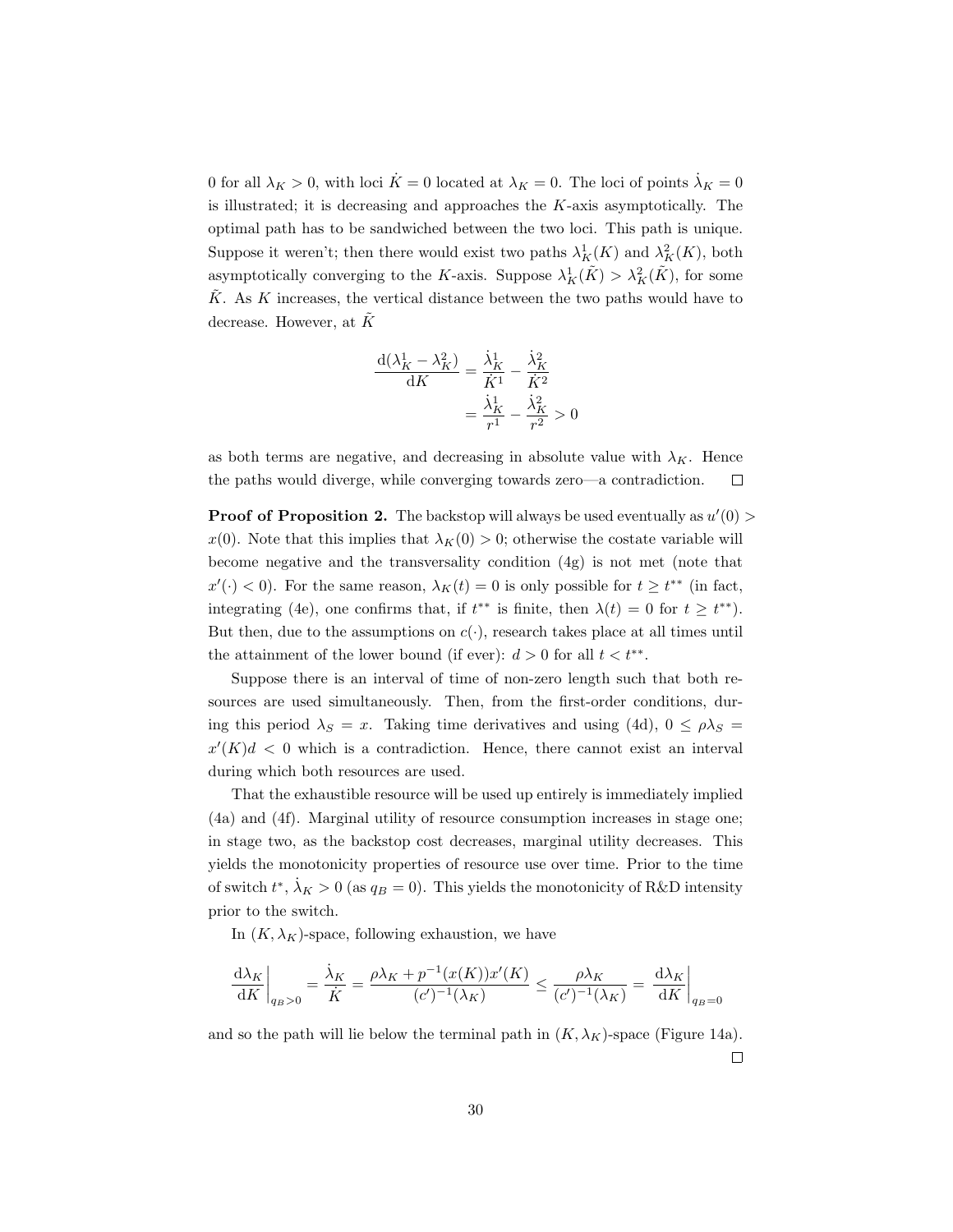

Figure 14: Behaviour of the economy in  $(K, \lambda_K)$ -space; illustrated the case in which the lower bound  $\underline{x}$  is attained in finite time. Along the terminal path, the economy approaches  $(\overline{K}, 0)$ . Before this, the economy has reached the terminal path at some finite date, prior to which it lies on a path below the terminal path. A higher knowledge stock at the switching date  $K(t^*)$  implies a lower R&D intensity path before the switch. The knowledge stock at the switching date is determined by the resource constraint.

**Proof of Proposition 3.** Note first that, for any given  $K$ ,  $\lambda_K > 0$ , an increase in  $\rho$  increases the slope of the phase arrows in  $(K, \lambda_K)$ -space: K remains unchanged, but  $\lambda_K$  strictly increases (Figure 15a). This further implies that the new terminal path will lie strictly below the old terminal path. Both have to end at  $(\overline{K}, 0)$ . Suppose the new terminal path would, somewhere, lie (weakly) above the old one. Then it would be impossible for the terminal path to arrive at the required point.

Take optimal paths A and B such that  $\rho_A < \rho_B$ . Suppose  $K_B(t_B^*) \ge K_A(t_A^*)$ . Then it is immediate from the phase diagram that  $d_B(0) < d_A(0)$ , and that  $t_A^*$  <  $t_B^*$ . Now note that the marginal utility of consuming fossil fuels also has to rise at a higher rate, and terminate at  $x_B(t_B^*) \leq x_A(t_A^*)$ . This implies that the marginal utility will always be lower along B than along A, that is extraction rates have to be always higher; and for a longer time. This will break the resource constraint. Hence,  $K_B(t_B^*) < K_A(t_A^*)$ .

Suppose  $\frac{dt^*}{d\rho} < 0$ . Then  $\lambda_S(0)$  has to fall with  $\rho$ ; if not, then there will be less resource extraction at all times, for a shorter period of time, and the resource constraint is not satisfied.

Suppose  $\frac{dt^*}{d\rho} > 0$ . Now, from the phase diagram, it is obvious that if  $\lambda_K(0)$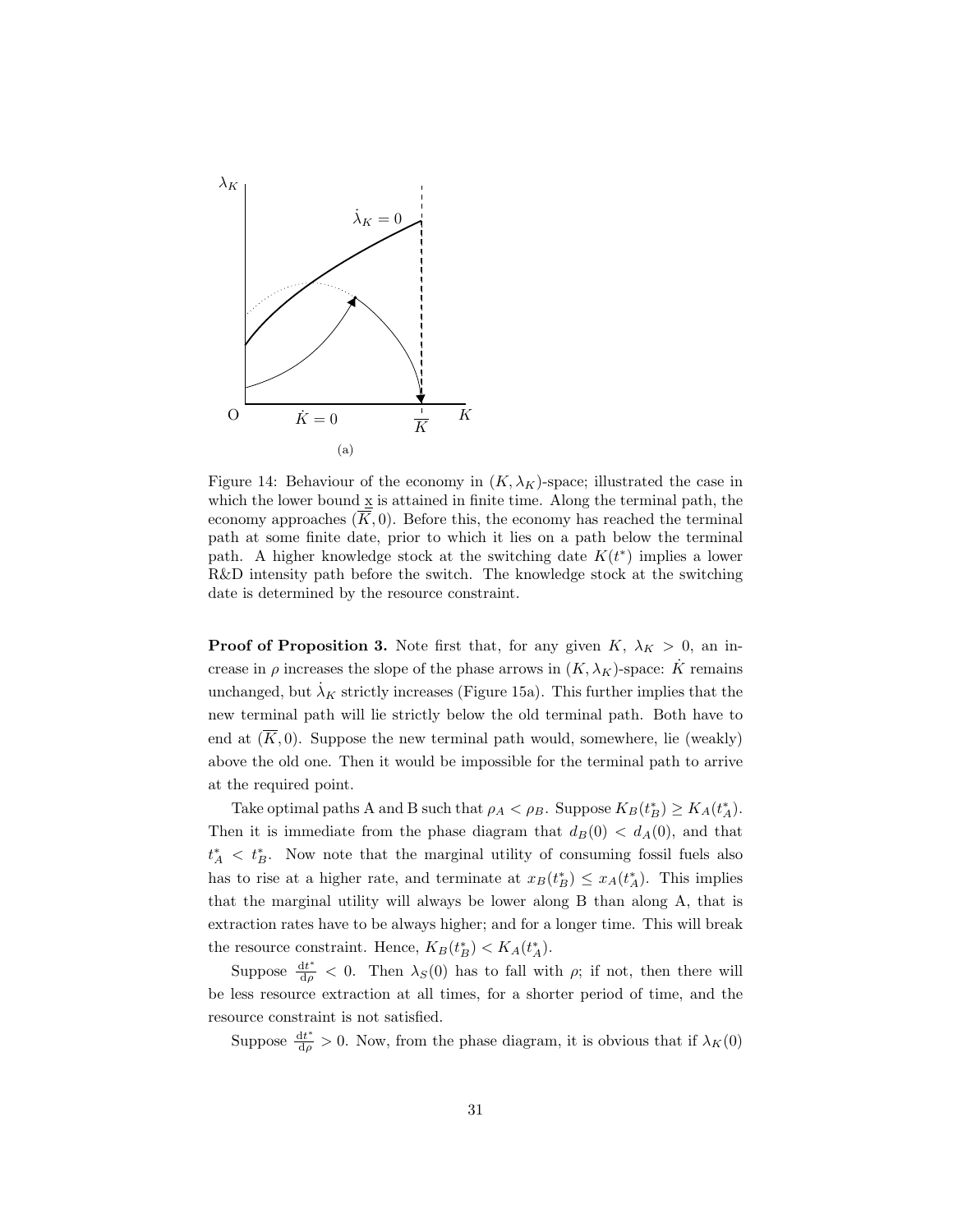

Figure 15: An increase in  $\rho$  leads to the terminal path contracting down and the phase arrows all skewing up (15a). A (weakly) lower knowledge stock at switching time would imply higher  $t^*$  and higher extraction (lower marginal utility) at all moments, breaking resource constraint (15a).

were to rise with  $\rho$ , the terminal path would be hit more quickly—a contradiction.

Thus at least one of the capital stocks must fall in terms of the initial shadow values; in fact, both may do so. This means that either the initial R&D rate or the initial extraction rate (or both) have to fall.  $\Box$ 

Proof of Proposition 4. By arguments employed in the proof of Proposition 3, for two equilibria A and B which do not vary in the terminal path (i.e. which have identical discount rates, R&D cost functions and backstop technologies)

$$
K_A(t_A^*) \ge K_B(t_B^*) \Leftrightarrow t_A^* \ge t_B^*, \quad q_A(t^*) \ge q_B(t_B^*), d_A(0) < d_B(0)
$$

Suppose A and B vary only in terms of initial resource stock:  $S_A(0) > S_B(0)$ ,  $d_A(0) \geq d_B(0)$ . Then the path  $q_A(t) < q_B(t)$  for all  $t \in [0, t_A^*]$  and the resource constraint is broken. Hence it must be that  $d_A(0) < d_B(0)$  and  $q_A(0) > q_B(0)$ .

Suppose instead that A and B vary only in terms of the initial knowledge stock:  $K_A(0) \geq K_B(0)$ . Then if  $q_A(0) \leq q_B(0)$ , the price of the exhaustible resource will hit the backstop price earlier:  $t_A^* < t_B^*$ , and again not all of the resource is used up in A. Hence  $q_A(0) \geq q_B(0)$ . Similar claims are not applicable for the R&D process.  $\Box$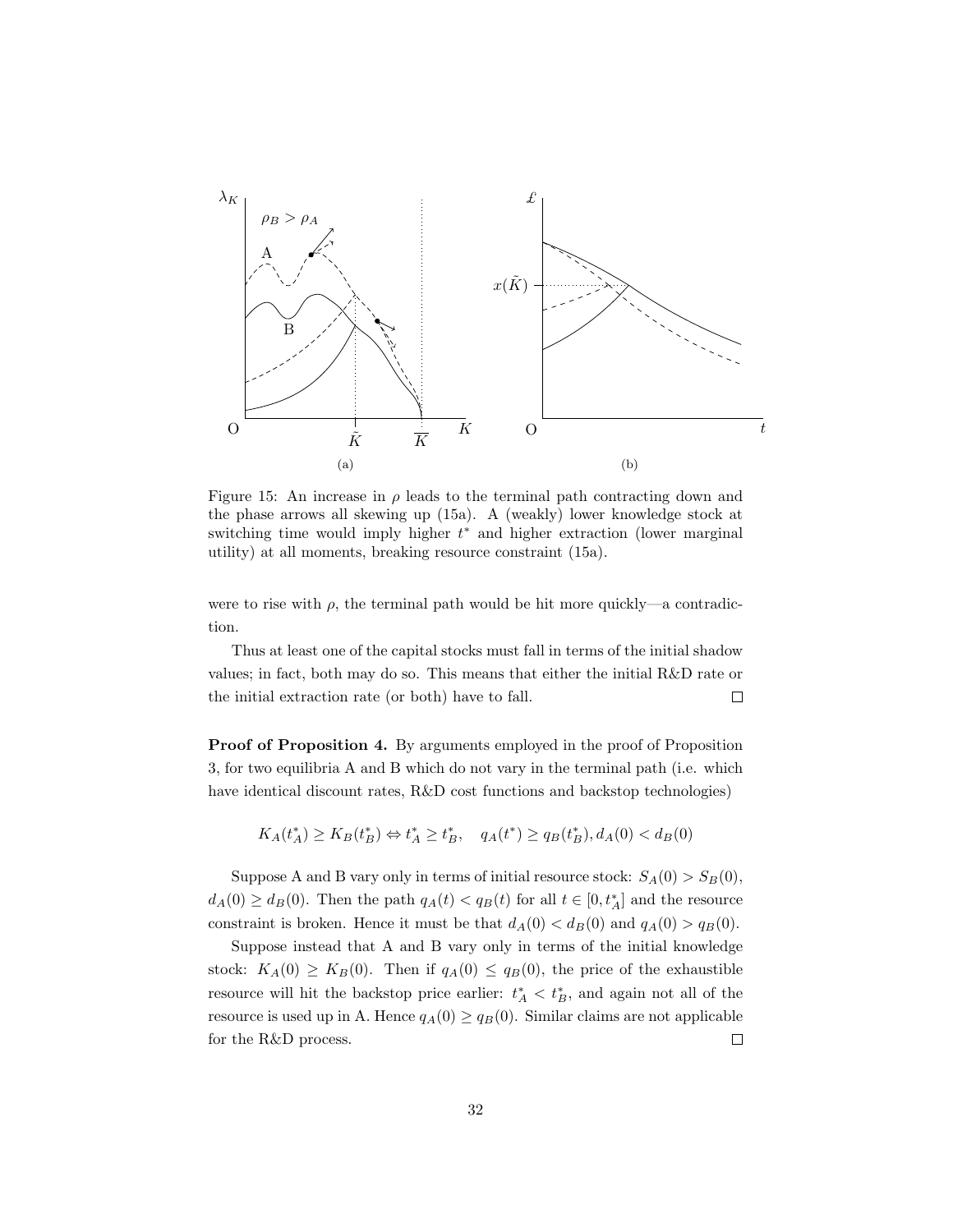#### B Open-loop equilibrium

Proof of Proposition 5. All costate variables are denoted by the same symbols as for the social planner's problem, but now represent the marginal value of the stocks to their respective 'owners'.

Necessary conditions for a solution to the exporter's problem are

$$
R'(q_F) = p'(q_F)q_F + p(q_F) \le \lambda_S, \qquad q_F \ge \max\{0, q^{-1}(x)\}, \quad C.S. \quad (18a)
$$

$$
\dot{\lambda}_S = \rho \lambda_S \tag{18b}
$$

$$
\lim_{t \to \infty} e^{-\rho t} \lambda_S(t) S(t) = 0 \tag{18c}
$$

$$
\lambda_S(T) = x(K(T))\tag{18d}
$$

where  $T$  denotes the time at which the resource is exhausted. Equation (18a) is just the Hotelling Rule for the monopolist: marginal revenue  $R'(q_F)$  has to equal the scarcity rent (which increases at the discount rate). The entire stock has to be exhausted eventually; the optimal date of exhaustion is given by (18d) (following from the condition that the Hamiltonian equal zero at the date at which the resource is used up). The marginal revenue is the discounted price at which the very last unit can be sold, at the end of the limit-pricing stage.

The resulting solution has three stages. For  $t \in [0, t^*),$  the price of the resource is strictly below the backstop cost and only the exhaustible resource is consumed. If resource stocks are low, or if resource demand is inelastic for the relevant range, this stage is degenerate (Hoel (1978)). In the second stage, for  $t \in [t^*, T)$ , the resource price equals the backstop cost but only the exhaustible resource is consumed. The costate trajectory is continuous and so  $p(q_F(t^*))$  =  $x(K(t^*))$ . Finally, from  $t = T$ , the exhaustible resource has been used up and only the backstop resource is consumed. The exporter has nothing further to do as the extraction rate is constrained to zero.

Turn now to the importer's problem. The discontinuity in backstop demand, with respect to the knowledge stock  $((1)$  and  $(2))$ , poses a problem: namely, that the objective function in  $(6)$  is not differentiable with respect to K at  $x(K) = p^{-1}(q_F)$ . Hence the Maximum Principle must be modified, as by Hartl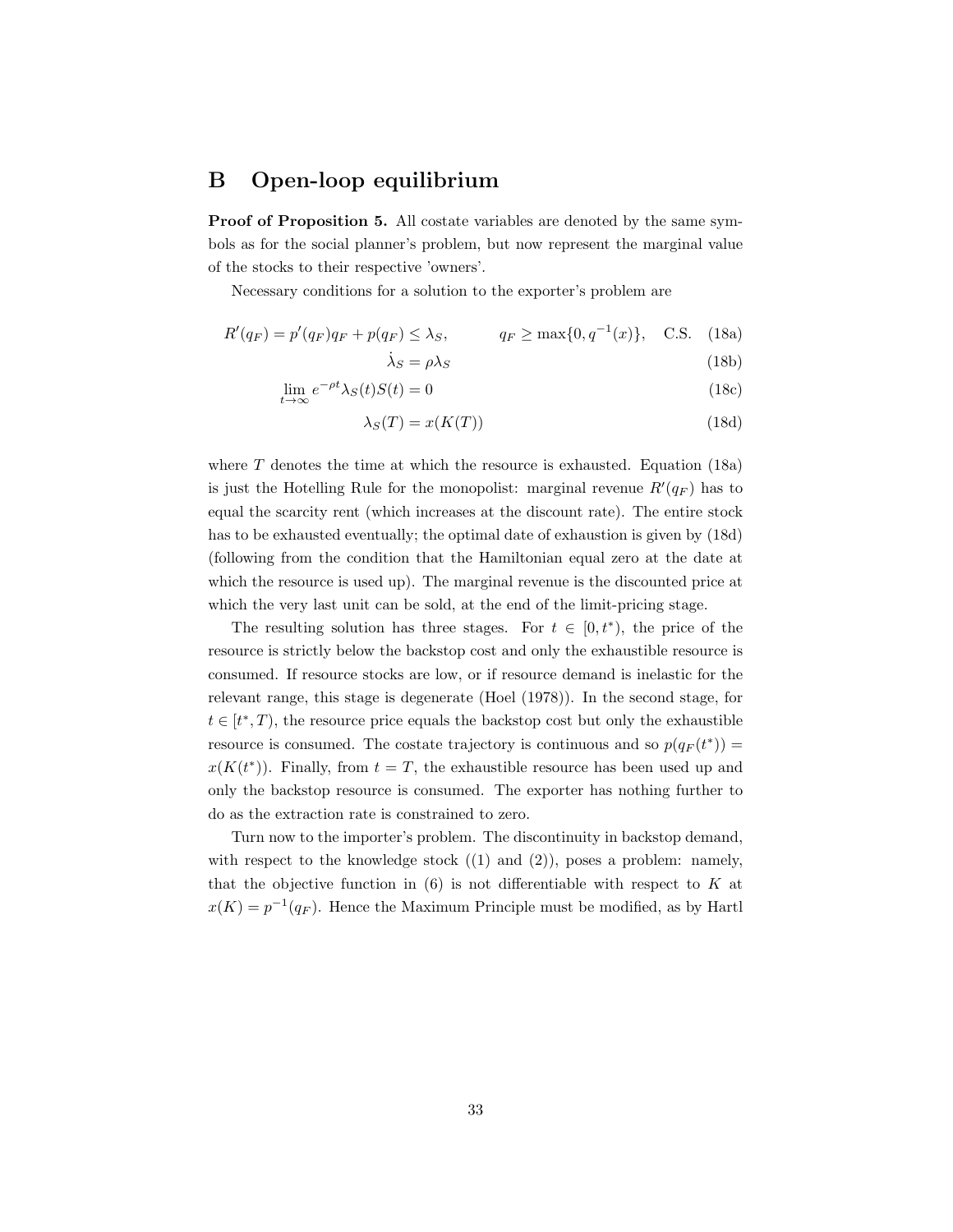and Sethi (1984), to obtain necessary conditions:

$$
c'(d) \le \lambda_K, \quad d \ge 0, \quad \text{C.S.} \tag{19a}
$$

$$
\lim_{t \to \infty} e^{-\rho t} \lambda_K(t) K(t) = 0 \tag{19b}
$$

$$
\dot{\lambda}_K \in \begin{cases}\n\{\rho \lambda_K + q_B x'(K)\} & p(q_F) \neq x(K) \\
[\rho \lambda_K + q_F x'(K), \rho \lambda_K] & p(q_F) = x(K)\n\end{cases}
$$
\n(19c)

In words, when the monopolist is limit pricing, then the time derivative of the costate variable can take any of a number of values. Notice that when there is no backstop use,  $\lambda_K$  rises at the discount rate. When there is only backstop consumption, this rate of increase is reduced by  $|q_Bx'(K)|$ . A path of  $\lambda_K$  implies a path for  $x(K)$ ; a higher  $\lambda_K$  corresponds to a faster decrease in  $\dot{x} = x'(K)\dot{K} = x'(K)(c')^{-1}(\lambda_K)$ , i.e. the backstop price slope falling faster. Integrated over some period, this implies the backstop price rising less or falling more steeply.

Once the backstop cost hits the resource price path, i.e. limit pricing begins, any equilibrium path will have to have  $\dot{x} = \dot{p}_F \equiv p'(q_F) \dot{q}_F$  for some  $\lambda_K$  satisfying (19) above. This will ensure that limit pricing continues. Suppose  $q_F$  is, indeed, such that it is possible to find a  $\lambda_K$  which allows limit pricing to continue, and consider a candidate optimum in which  $\lambda_K$  would be such as to diverge from the limit pricing outcome. A lower  $\lambda_K$  would mean that the backstop price would immediately rise above the resource price; this would accelerate R&D effort again to bring  $\lambda_K$  back to the limit pricing path. The same argument holds for a  $\lambda_K$  inducing faster R&D; as soon as the backstop cost fell infinitesimally below the exhaustible resource price, R&D would slow down and the backstop price would immediately begin tracking the resource price—i.e. limit pricing.

Following the exhaustion of the resource at time T, the exporter ceases to play a role in the game and the importer behaves as the social planner. The final stage can be analysed as for the social optimum. The stages are tied together by continuity of K and  $\lambda_K$  at times  $t^*$  and T.  $\Box$ 

**Proof of Proposition 6.** It is well-known that if  $\epsilon'(q) \geq 0$ , the rate of increase of the resource price is greater than  $\rho$ . Suppose that the open-loop equilibrium path hits the terminal curve at a higher  $K$  than the socially optimal path:  $K_S(t^*)$  <  $K_{OL}(t^*_{OL})$ . Then, by arguments used in the previous proposition,  $t_S^* \lt t_{OL}^*$ ; further,  $q_F^S(t_S^*) \lt q_F^{OL}(t_{OL}^*) \lt q_F^{OL}(t_S^*)$  and the extraction path  $q_F^{OL}(t)$  lies above  $q_F^S(t)$ . But the social optimum exhausts the entire stock by  $t_S^*$ , in which case the along open-loop trajectory exhaustion occurs before  $t_{OL}^*$ . Thus  $K_{OL}(t_{OL}^*) < K_S(t_S^*)$ , implying  $d_{OL}(0) > d_S(0)$ .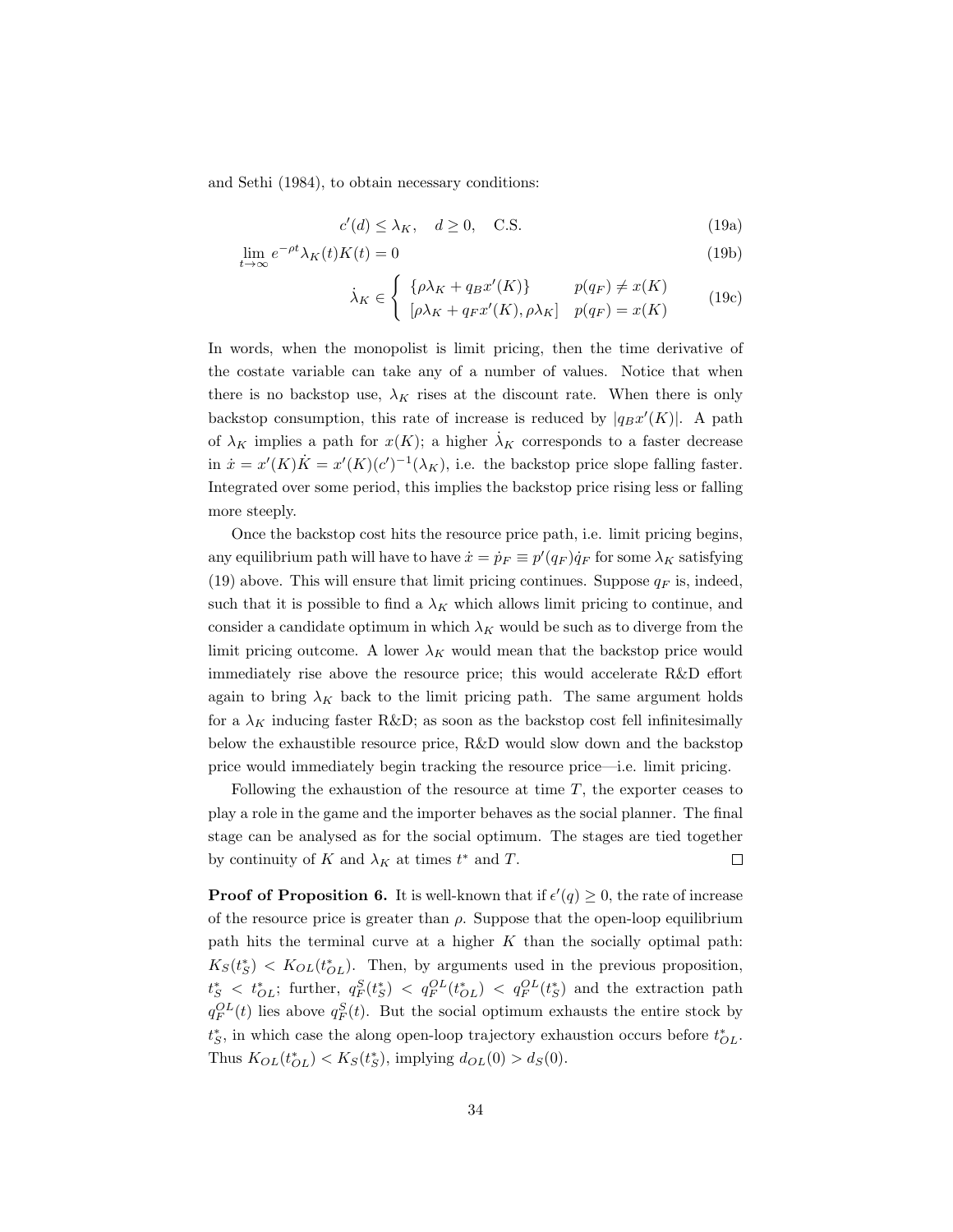Suppose  $\epsilon'(q) \leq 0$ , so that  $\dot{q}_F^{OL} < \rho q_F^{OL}$ . If  $q_F^{OL} \leq q_F^S(0)$ , and  $q_F^{OL}(t) > q_F^S(t)$ for  $t > 0$ , and again the resource stock is exhausted before  $t_{OL}^*$ . Hence  $q_F^{OL}(0) >$  $q_F^S(0)$ .  $\Box$ 

**Proof of Proposition 7.** With isoelastic demand  $q = p^{-\frac{1}{\sigma}}$ , and extending the argument used by Hoel (1978), as

$$
q_F = \max\left\{ \left( \frac{\lambda_S(t)}{1-\sigma} \right)^{-\frac{1}{\sigma}}, \left( x(K(t)) \right)^{-\frac{1}{\sigma}} \right\}
$$

(where the max operator captures the limit pricing behaviour), and as

$$
\lambda_S(t) = e^{-\rho(T-t)}x(K(T))\tag{20}
$$

it follows that  $e^{-\rho(T-t^*)} = (1-\sigma) \frac{x(K(t^*))}{x(K(T))}$ . Suppose  $S_0$  increases but  $q_F(0)$  falls (weakly). Then  $t^*$  falls weakly; further, limit pricing begins at a lower  $K(t^*)$ , with  $S(t^*)$  higher and T higher. This implies that the RHS of (20) (less than one) will be greater, and so  $T - t^*$  is lower—a contradiction. Hence  $q_F(0)$ ,  $K(t^*)$ , and  $d(0)$  all increase.  $\Box$ 

**Proof of Proposition 1.** The boundary will satisfy, with equality, conditions

$$
MR(p^{-1}(x(K)) = e^{-\rho(T - t^*)}
$$

$$
\int_{t^*}^T p(-1)(x(K(t))) dt = S
$$

for any  $t^*$ . The sign of the slope of the boundary is easily obtained by the implicit function theorem.  $\Box$ 

Proof of Proposition 8 (sketch). One only has to confirm that, given that the other player is following the open-loop strategy (R&D according to the terminal path for the importer, limit-pricing for all  $K$  for the exporter), the optimal response is indeed that player's own open-loop strategy.  $\Box$ 

## C Equilibrium with externality and extraction costs

Proof of Proposition 9. TO BE WRITTEN—STRAIGHTFORWARD. □

Proof of Proposition 10. The Hamiltonian for this problem is

$$
\mathcal{H} = u(p^{-1}(x)) - x(K)p^{-1}(x) - c(d) + \lambda_K d - (\lambda_S - \lambda_G)p^{-1}(x)
$$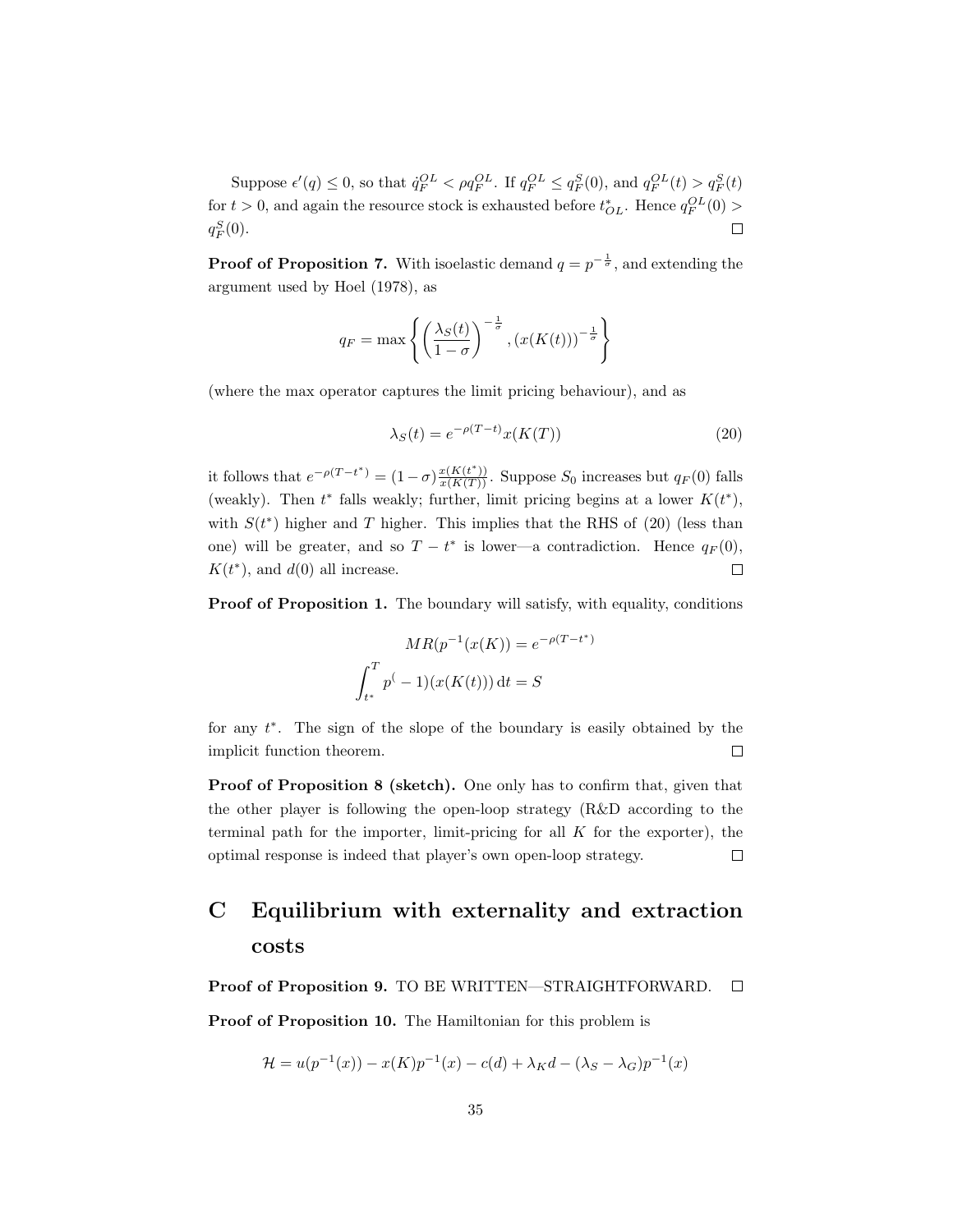assuming limit-pricing begins immediately. The necessary conditions are, from Note 2, Chapter 2.2 in Seierstad and Sydsæter (1987):

$$
c'(d) = \lambda_K \tag{21a}
$$

$$
\dot{\lambda}_K = \rho \lambda_K + x'(K) \left( p^{-1}(x) + (\lambda_S - \lambda_K)(p^{-1})'(x) \right)
$$
 (21b)

$$
\lambda_S = \rho \lambda_S \tag{21c}
$$

$$
\dot{\lambda}_G = \rho \lambda_G + Z'(G) \tag{21d}
$$

$$
\lambda_K(T) = \lambda_K^{\infty}(K(T)) - \mu x'(K)
$$
\n(21e)

$$
\lambda_S(T) = \mu C'(S(T)) \tag{21f}
$$

$$
\lambda_G(T) = -\frac{Z'(G)}{\rho} \tag{21g}
$$

$$
\mathcal{H}(T) = \rho \left( \pi^{\infty}(K(T)) - \frac{Z(G)}{\rho} \right)
$$
\n(21h)

where  $\mu$  is a shadow value related to the constraint  $C(S(T)) = x(K(T))$ . Equation (21h) yields the optimal stopping time T. Note that for the terminal path, this holds for all K with  $\lambda_S = \lambda_G = 0$ , and  $\lambda_K = \lambda_K^{\infty}(K)$ ,  $d = d^{\infty}(K)$ . Hence

$$
\lambda_K(T)d(T) - c(d(T)) - (\lambda_K^{\infty}(K(T))d^{\infty}(K(T)) - c(d^{\infty}(K(T))))
$$
  
= 
$$
(\lambda_S(T) - \lambda_G(T))p^{-1}(x(K(T)))
$$
 (22)

Using the first-order condition on d, the function  $\Phi(d) \equiv c'(d)d - c(d)$  $\lambda_K d - c(d) =$  is increasing in d. The above statement thus relates the difference between  $\Phi(d(T))$  and  $\Phi(d^{\infty}(K(T)))$  to the reduction in welfare caused by pollution at the moment of exhaustion. Note that  $\lambda_G(T) < 0$ .

I will now argue that  $d(T) > d^{\infty}(K(T))$ . This follows if  $\lambda_S(T) < 0$ , so that  $\mu > 0$ : then  $\lambda_K(T) - \lambda_K^{\infty}(K(T)) = -\mu x'(K) > 0$ , which yields the result. Then, from (22),  $\lambda_S(T) - \lambda_G(T) > 0$ , i.e.  $\lambda_G(T)$  is more negative than  $\lambda_S(T)$ . This makes intuitive sense: the welfare impact of having more of the exhaustible resource lies in the fact that a part of it will eventually become a pollutant—but only part, and only eventually.

To complete the argument, suppose that  $\lambda_S(T) \geq 0$ , so that  $\mu \leq 0$ . Then, for sure, the LHS of (22) is positive, so that  $d(T) > d^{\infty}(K(T))$ ; but from the transversality condition on  $\lambda_K(T)$ , the opposite must hold—a contradiction.

I will finally establish the property that the optimal trajectory crosses the terminal path once at most; and, so, that there are two distinct phases of R&D, the first (if it exists) with R&D lower, and the latter with R&D higher, than in the reference equilibrium. Note that  $\lambda_S - \lambda_G$  has a positive sign. Now, suppose there exists a point in time when the optimal trajectory coincides with the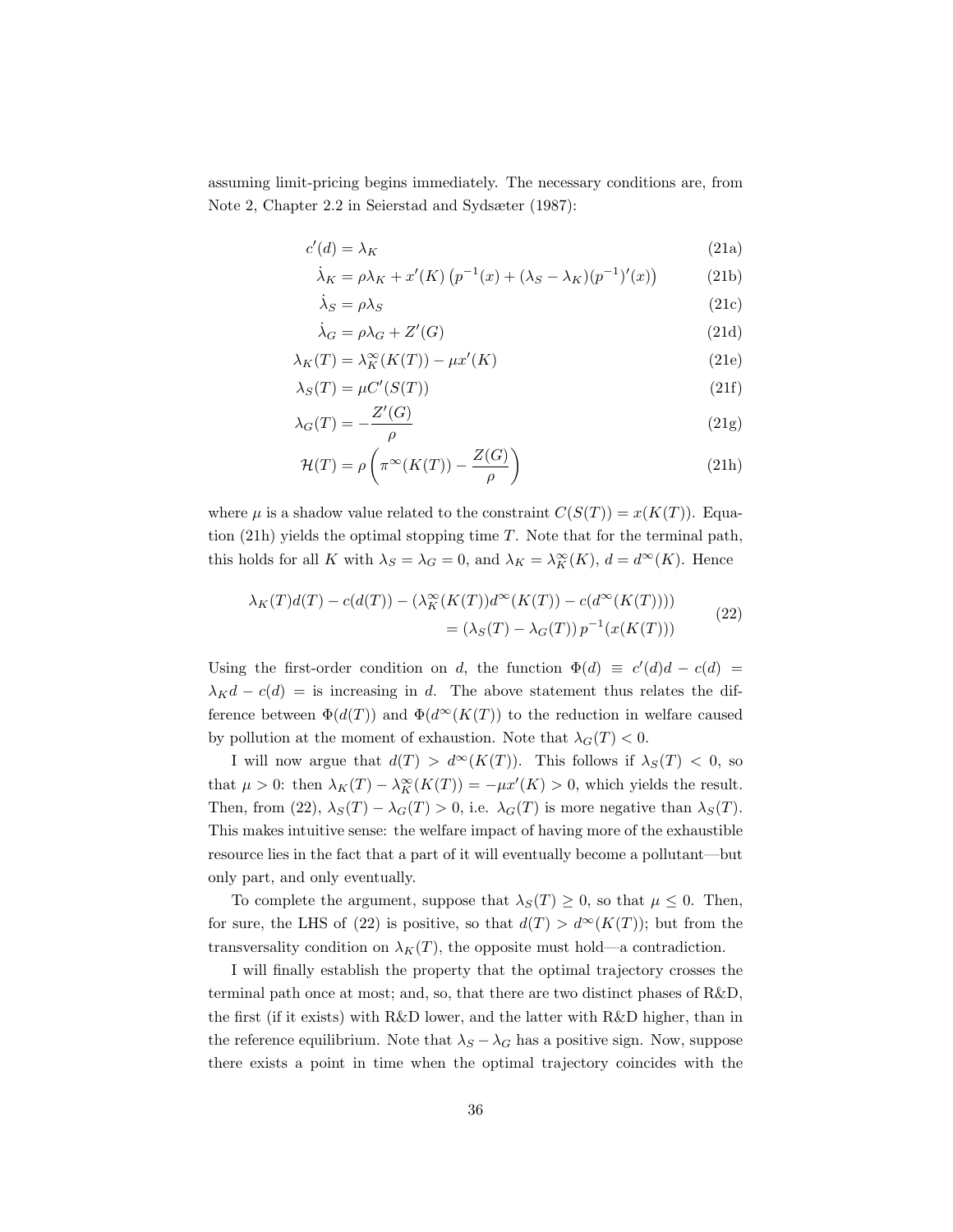terminal path. Then, along the optimal path,  $\lambda_K$  must be higher (comparing the equations of motion for  $\lambda_K$ ) while clearly the R&D rate, and hence  $\dot{K}$ , is equal in both cases. Thus the optimal trajectory will cross to above the terminal  $\Box$ path and stay there until exhaustion.

## References

- Ba¸sar, T., Olsder, G. J., 1999. Dynamic Noncooperative Game Theory, 2nd Edition. Society for Industrial and Applied Mathematics.
- Dasgupta, P., Gilbert, R., Stiglitz, J., 1983. Strategic considerations in invention and innovation: The case of natural resources. Econometrica 51, 1439–1448.
- Gallini, N., Lewis, T., Ware, R., 1983. Strategic timing and pricing of a substitute in a cartelized resource market. Canadian Journal of Economics 16, 429–446.
- Gerlagh, R., Liski, M., 2011. Strategic resource dependence. Journal of Economic Theory 146, 699–727.
- Harris, C., Vickers, J., 1995. Innovation and natural resources: A dynamic game with uncertainty. RAND Journal of Economics 26, 418–430.
- Hart, R., Spiro, D., 2011. The elephant in Hotelling's room. Energy Policy 39, 7834–7838.
- Hartl, R. F., Sethi, S. P., 1984. Optimal control problems with differential inclusions: Sufficiency conditions and an application to a production-inventory model. Optimal Control Apllications & Methods 5, 289–307.
- Heal, G., 1976. The relationship between price and extraction cost for a resource with a backstop technology. The Bell Journal of Economics 7, 371–378.
- Hoel, M., 1978. Resource extraction, substitute production, and monopoly. Journal of Economic Theory 19, 28–37.
- Judd, K. L., 1998. Numerical Methods in Economics. The MIT Press.
- Van der Ploeg, F., Withagen, C. A., forthcoming. Is there really a Green Paradox? Journal of Environmental Economics and Management.
- Olsen, T. E., 1993. Perfect equilibrium timing of a backstop technology. Journal of Economic Dynamics & Control 17, 123–151.